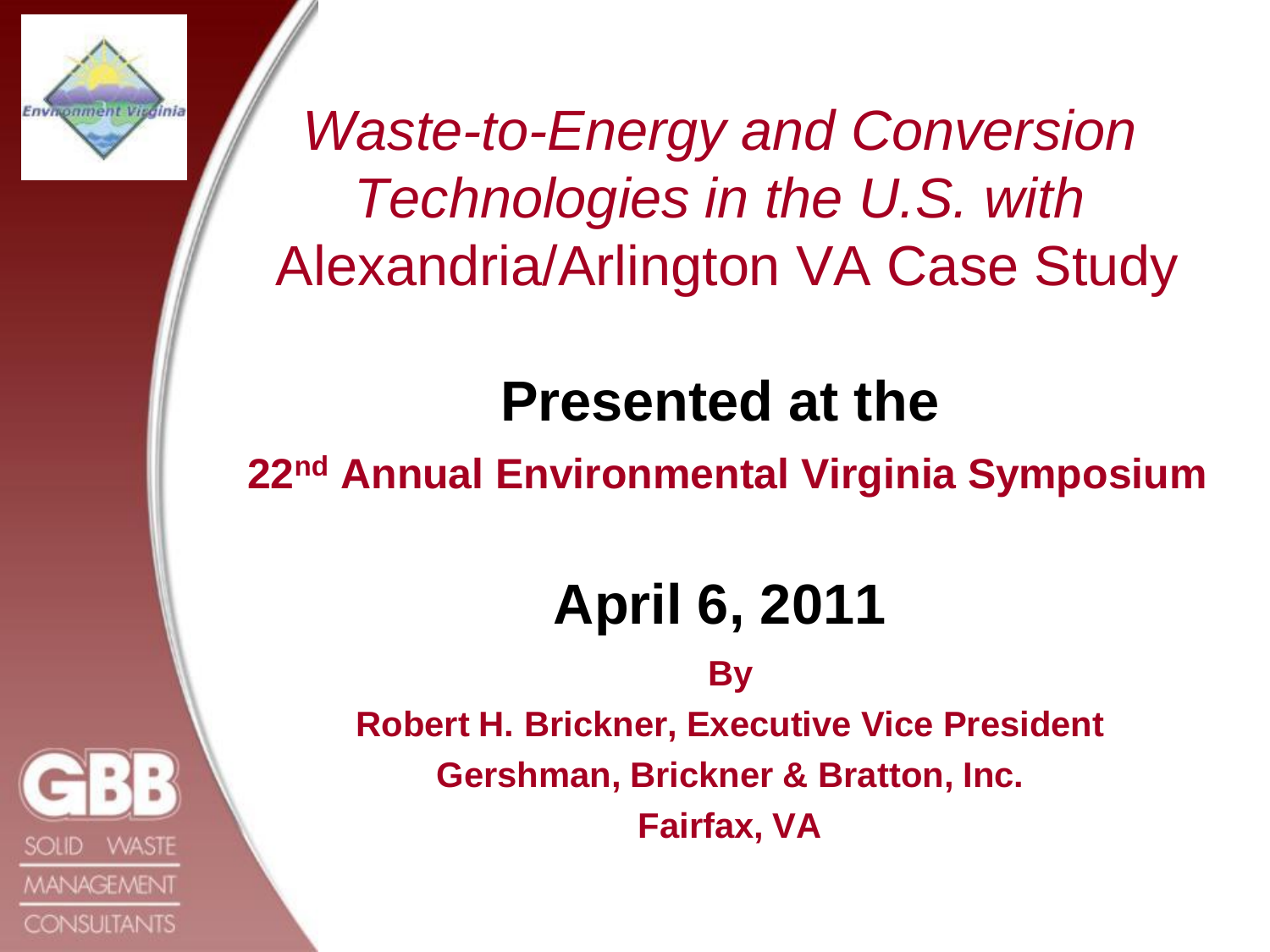

#### Waste Facts (Before Recycling) Source: U.S. EPA 2009

#### http://www.epa.gov/wastes/nonhaz/municipal/

- In 2009, 243 million tons MSW generated
- In 2009, the per capita generation of waste was 4.34 pounds per person per day or approximately 1,584 lbs. per year
	- Estimated 1,752 lbs. per year by 2010

#### **Total MSW Generation (by Material), 2009** 243 Million Tons (Before Recycling)



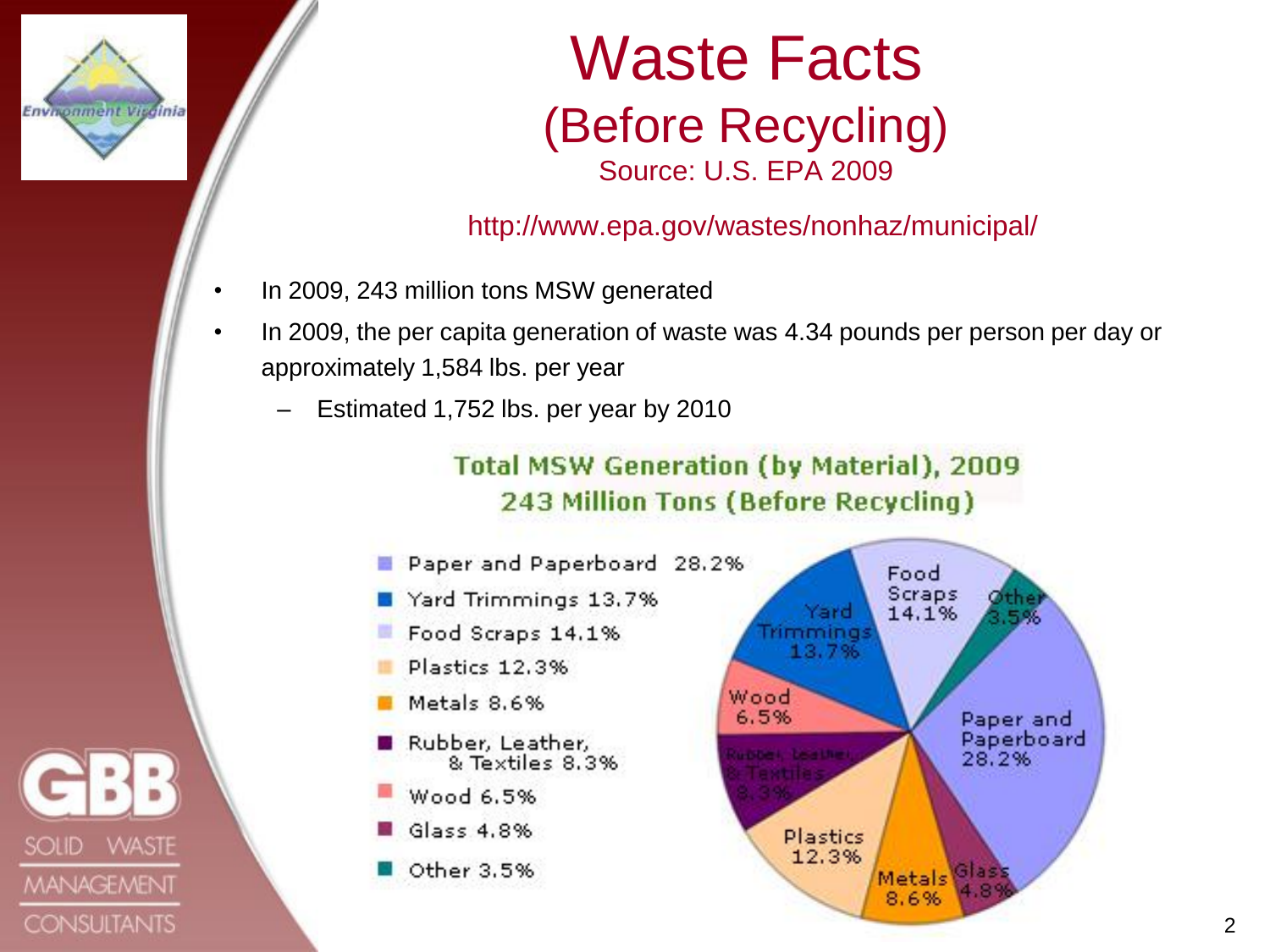

**WASTE** 

**MANAGEMENT** 

**CONSULTANTS** 

# Selected Commodity Recycling Rates

- The EPA reports the following recycling rates of selected materials in 2009 **<sup>1</sup>** :
	- Auto Batteries: 95.7%
	- Office Type Papers: 74.2%
	- Steel Cans: 66.0%
	- Yard Trimmings: 59.9%
	- Aluminum Beer and Soft Drink Cans: 50.7%
	- Tires: 35.3%
	- Glass Containers: 31.1%
	- HDPE Natural (White Translucent) Bottles: 28.9%
	- PET Bottles and Jars: 28.0%
- 1 Does not include combustion (with energy recovery).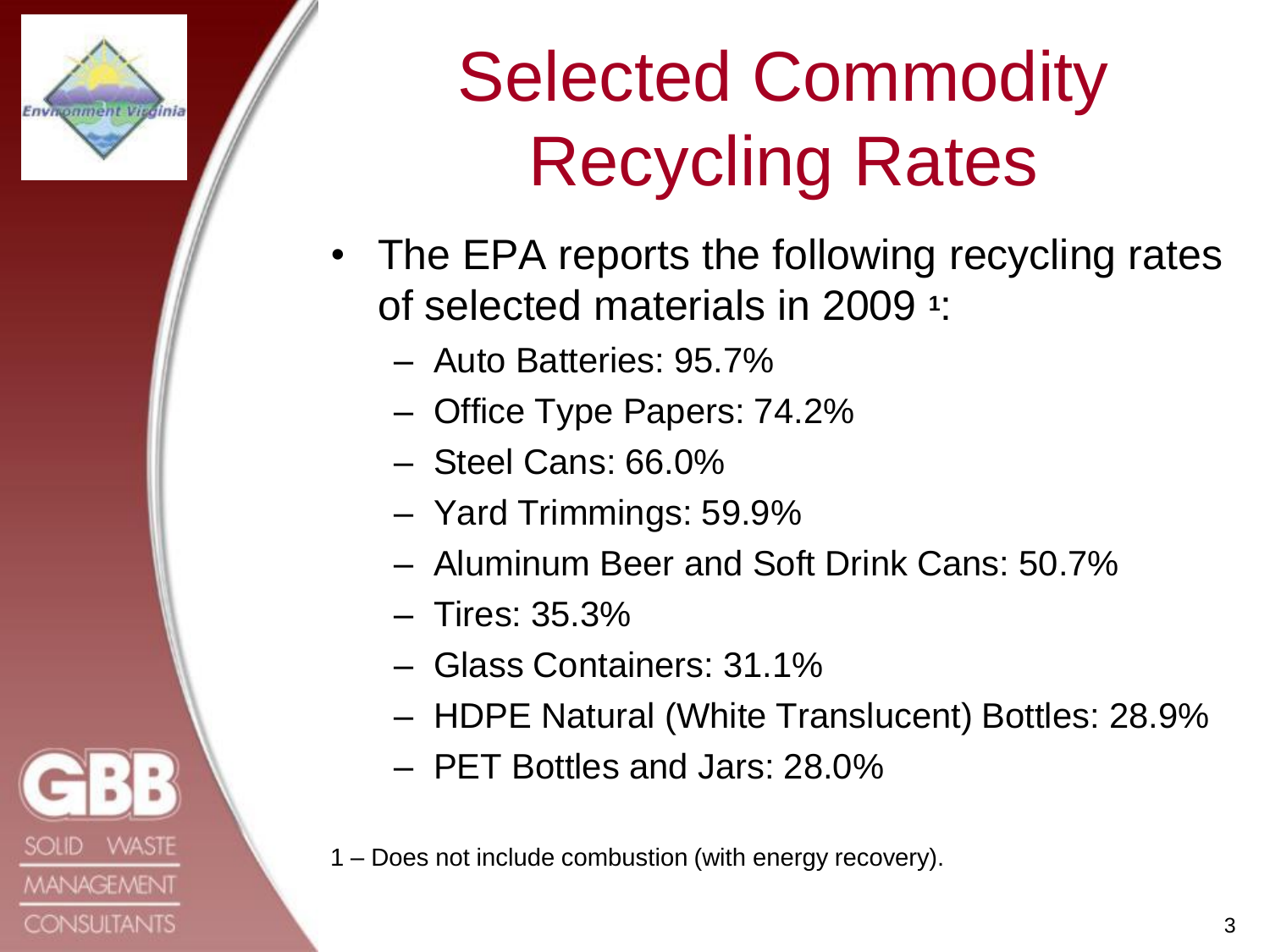

*What's in our waste… Zero Waste?*

- Recyclables
	- Feasible to recycle 50-70 percent
- Energy Content of remainder
	- 5,500 BTUs per pound
		- (coal at 9,000 BTUs per pound)

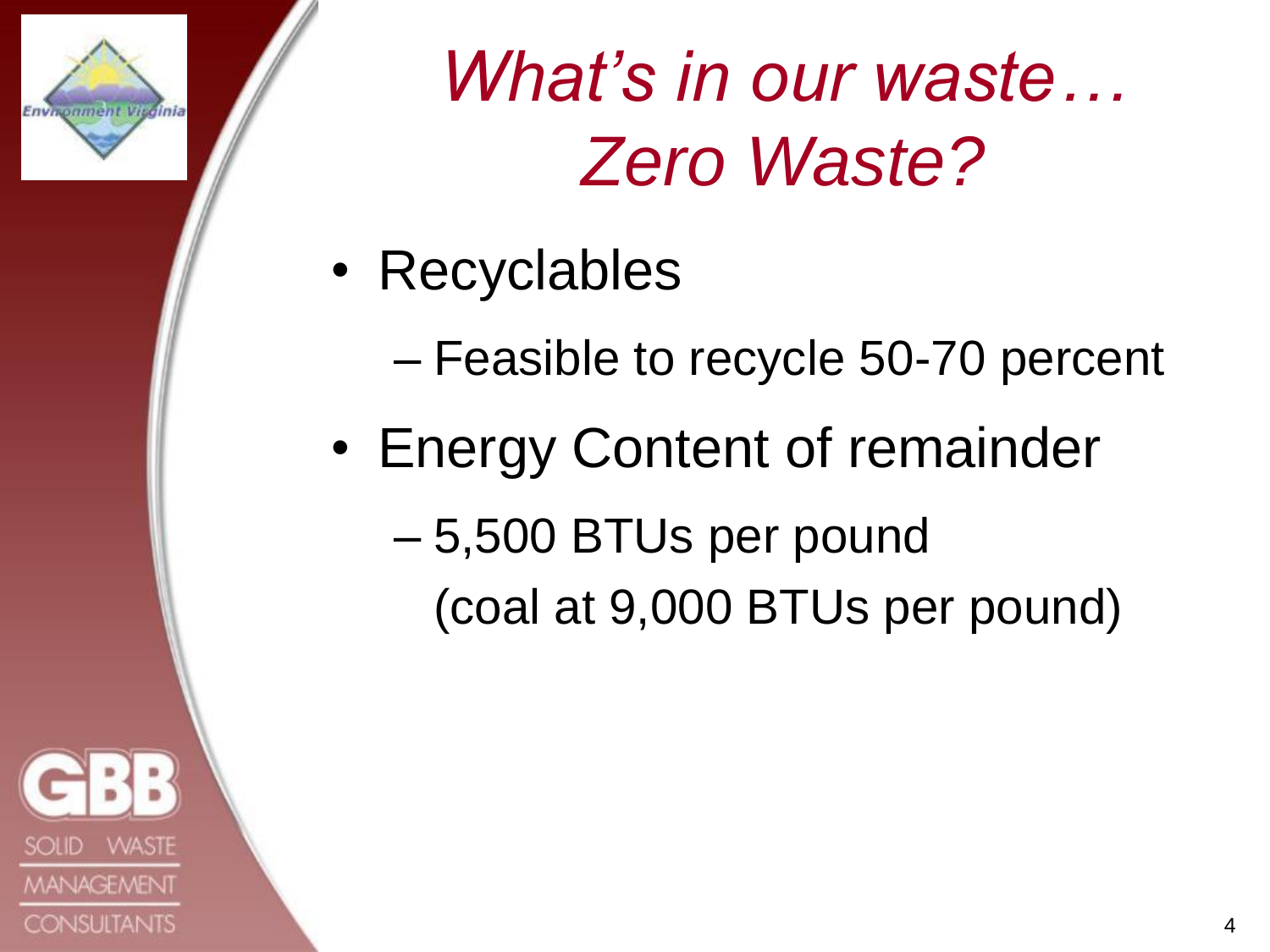Environment Virginia

**SOLID** 

**VVASTE** 

**MANAGEMENT** 

**CONSULTANTS** 

#### EPA's Waste Management Policy

- (Previous) Waste Management **Hierarchy** 
	- Source Reduction
	- **Recycling**
	- Landfill and Incineration
- (Current) Waste Management **Hierarchy** 
	- Source Reduction
	- **Recycling**
	- Incineration/Thermal Processing with energy recovery
	- Landfilling/Incineration without energy recovery





Note: In 2005, EPA designated WTE energy as renewable energy and 35% recycling goal established!

Source: Rick Brandes, U.S. EPA, 2009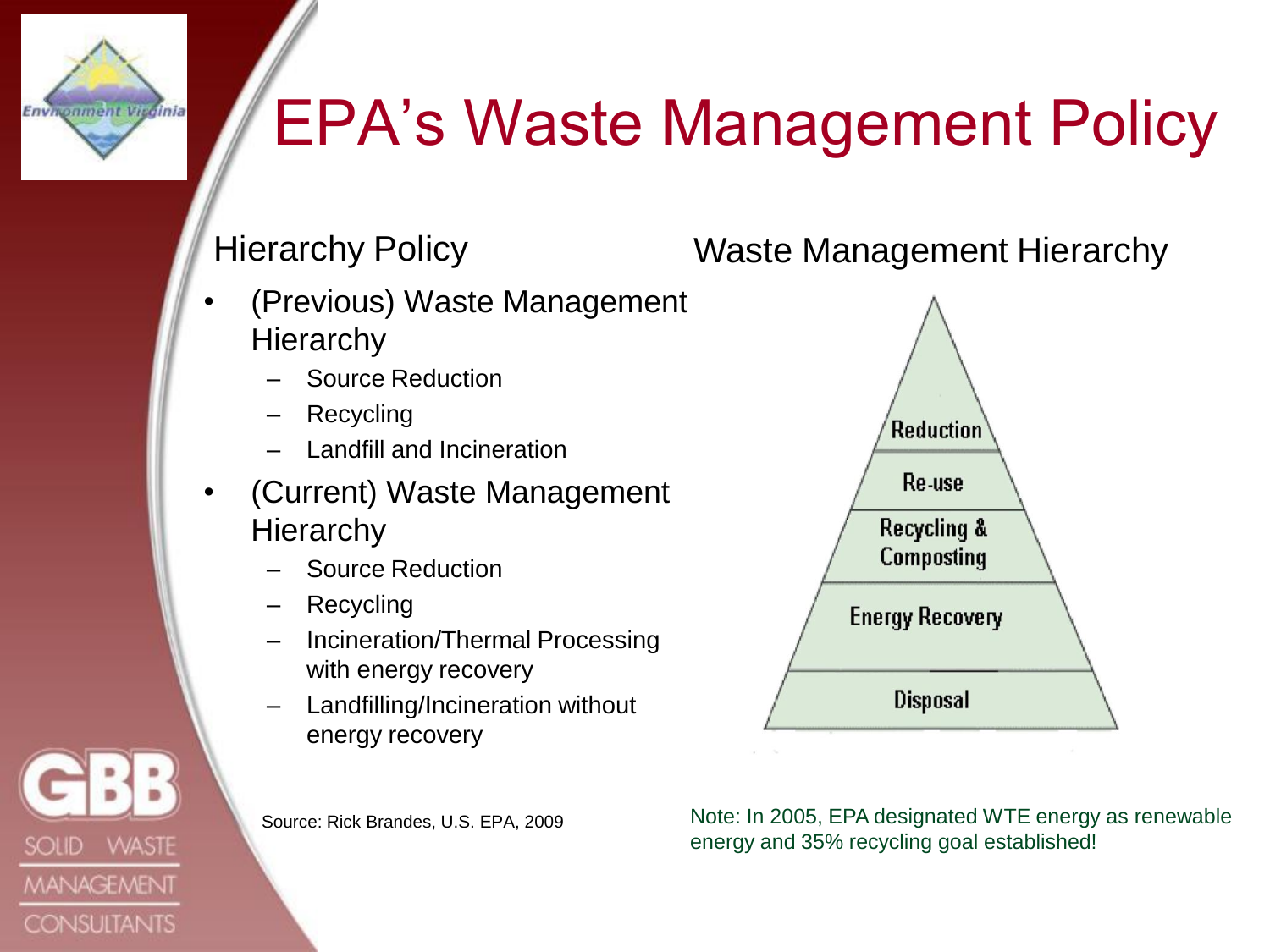

What is Potential of Waste to Energy

- Potential Outputs of 1 Ton of MSW
	- Power up to 750 kWh of electricity produced on 80 to 100 gallons of ethanol
	- Metals up to 50 pounds of recovered ferrous & non-ferrous metals
	- Ash 10% of the original volume; 25%- 30% by weight

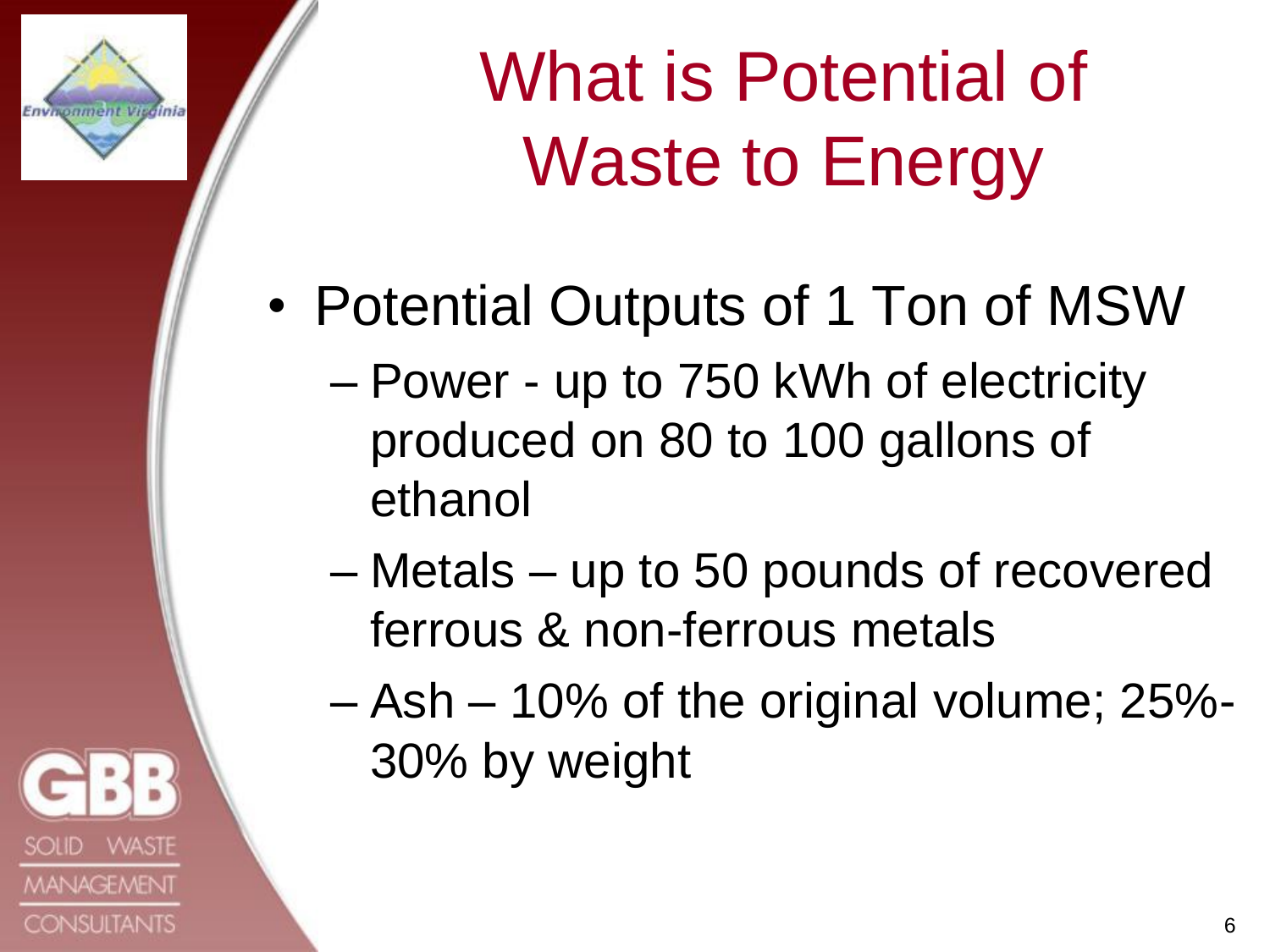

**WASTE** 

**MANAGEMENT** 

**CONSULTANTS** 

# Alternative Technologies in the 1970s and Early 1980s

- Andco Torrax Gasifier in Niagara, NY
- Black Clawson Hydropulper in Franklin, OH
- CEA Eco-Fuel in Bridgeport, CT
- Columbus, Ohio RDF Burning Power Plant
- Occidental Petroleum, GarbOil in San Diego, CA
- Monsanto Pyrolysis in Baltimore, MD
- Recovery 1 in New Orleans, LA
- Union Carbide Oxygen Pyrolysis in Charleston, WVA
- RDF for Utility Boilers in St. Louis, MO; Milwaukee, WI; Rochester, NY; and Chicago, IL

*Why did these projects fail or stop operating?*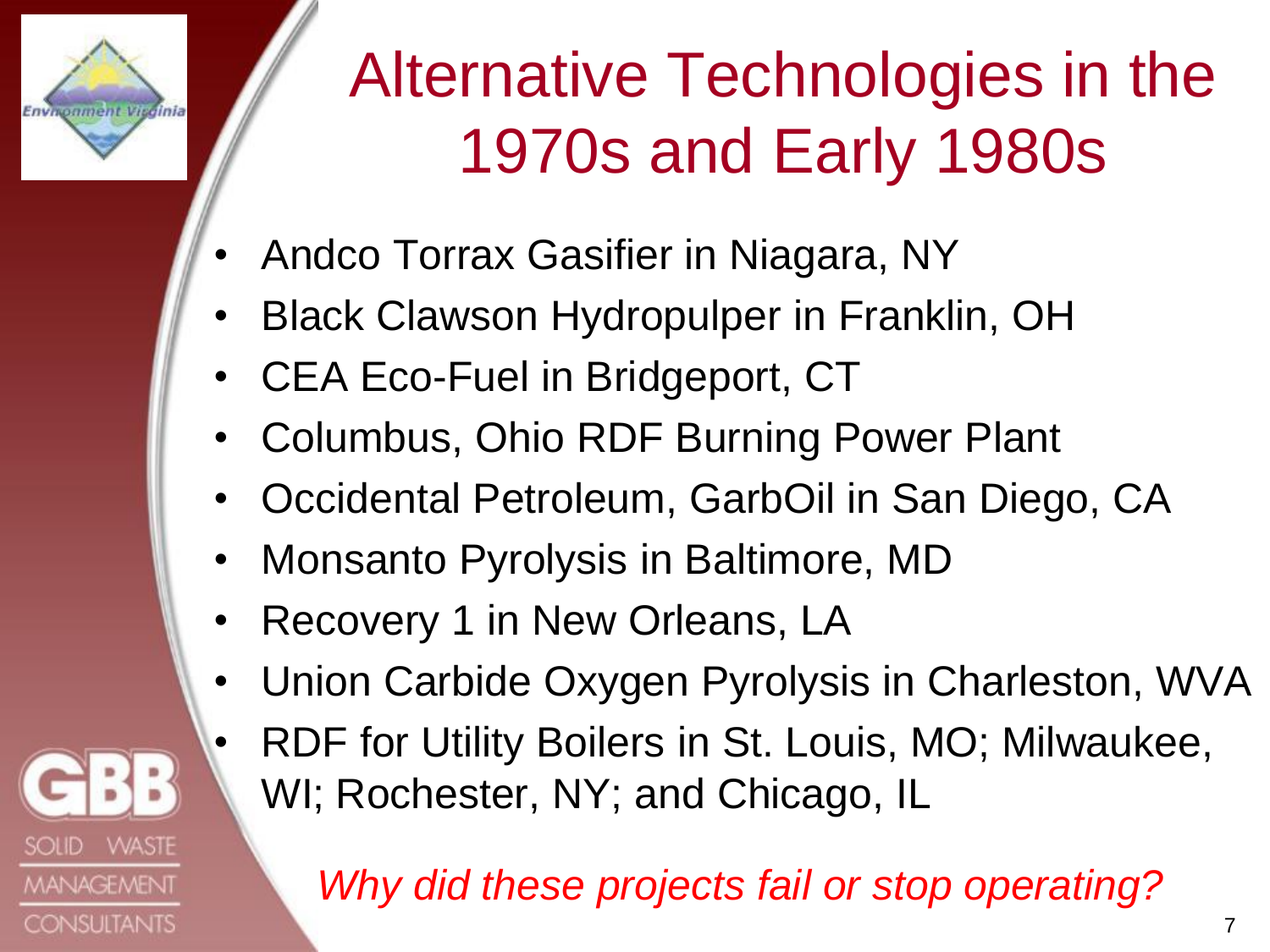

#### Monsanto Languard Pyrolysis Kiln Baltimore, MD (1,000 TPD) (Late 1970s, low quality gas)



**WASTE MANAGEMENT CONSULTANTS**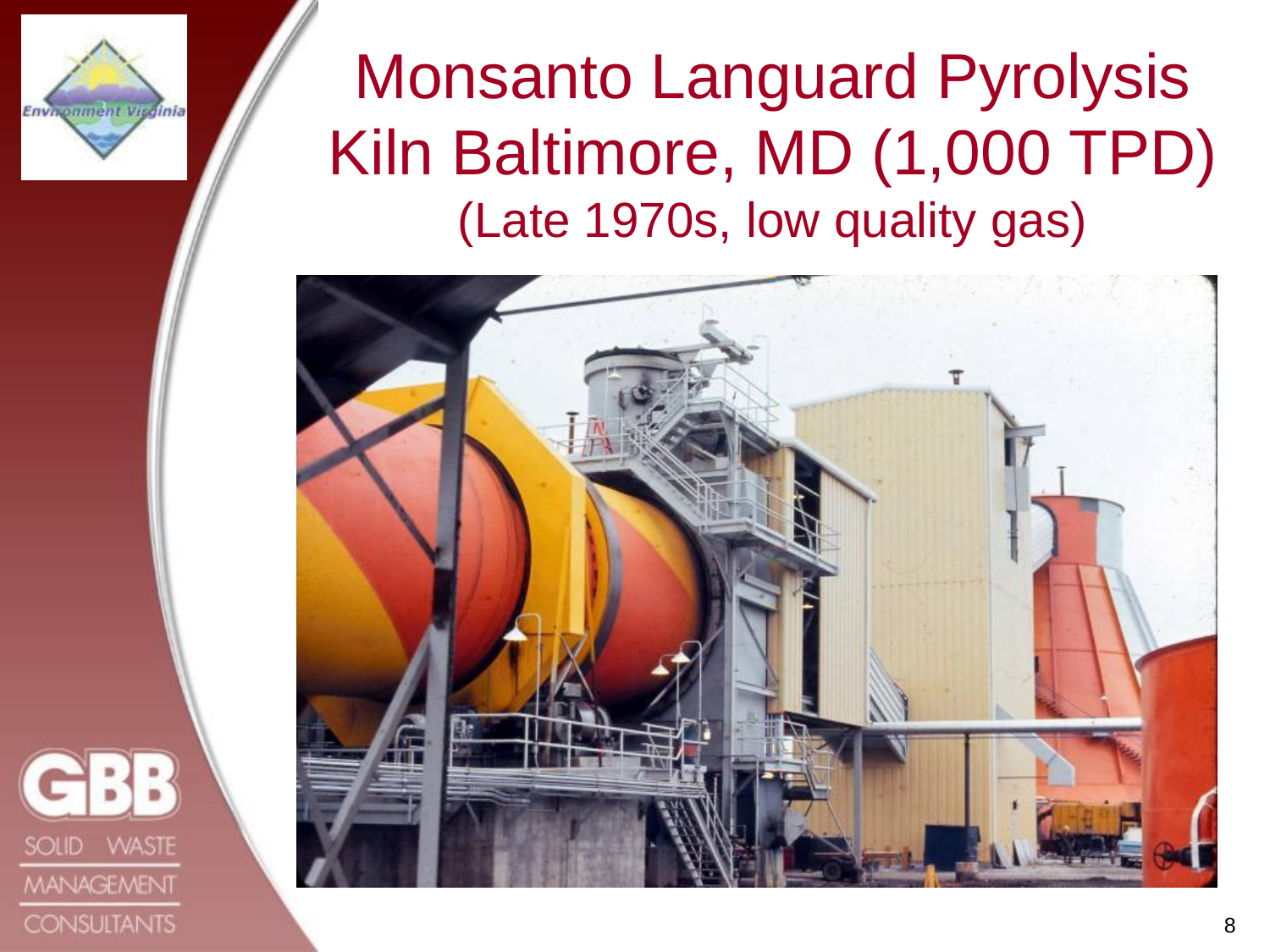

## Union Carbide Purox System Charleston, WV (300 TPD)

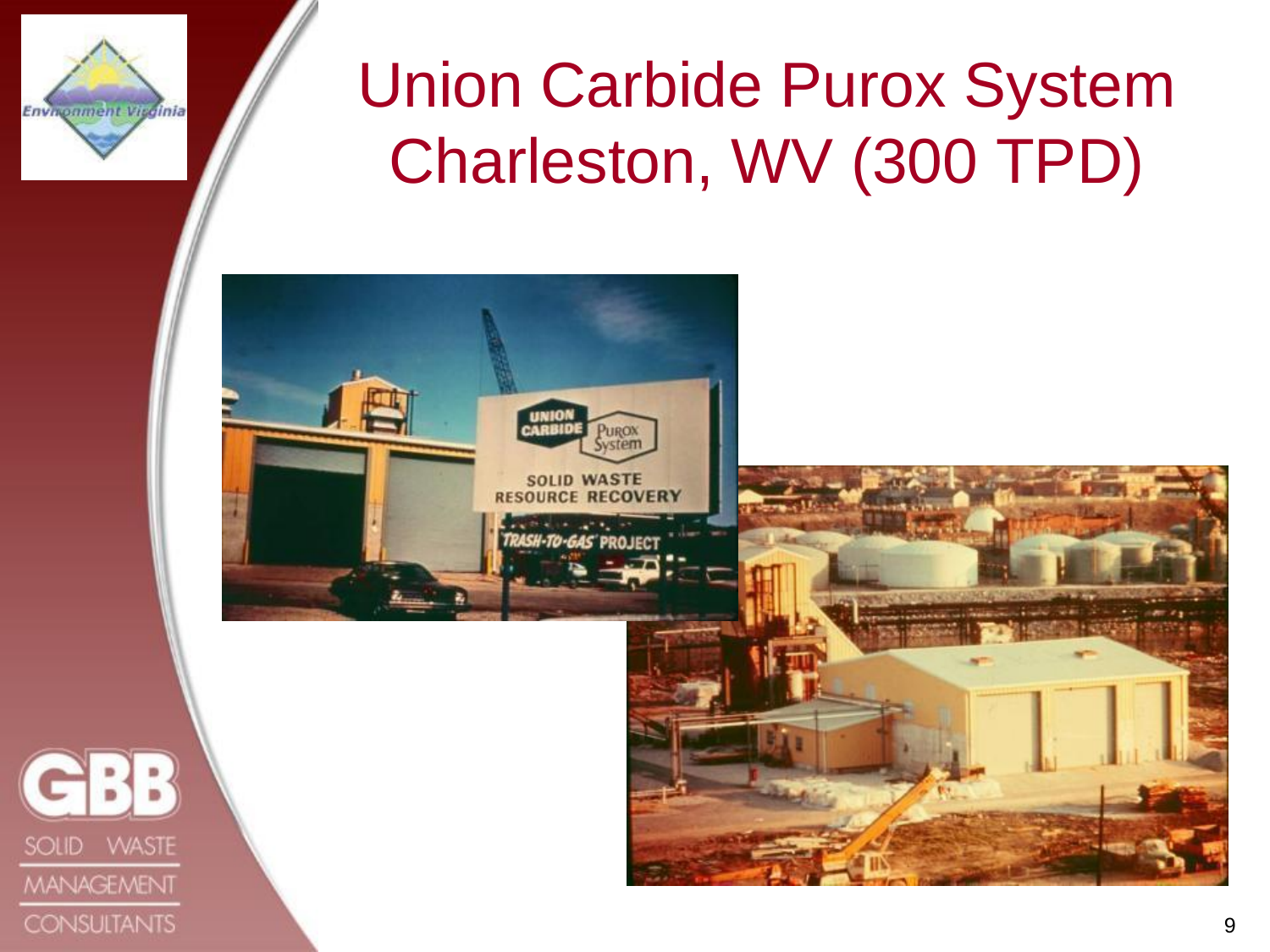

## **NCRR Recovery I Facility** New Orleans, LA (750 TPD)



**WASTE** SOLID **MANAGEMENT CONSULTANTS** 

Primary goal was shredding and extensive materials recovery prior to landfill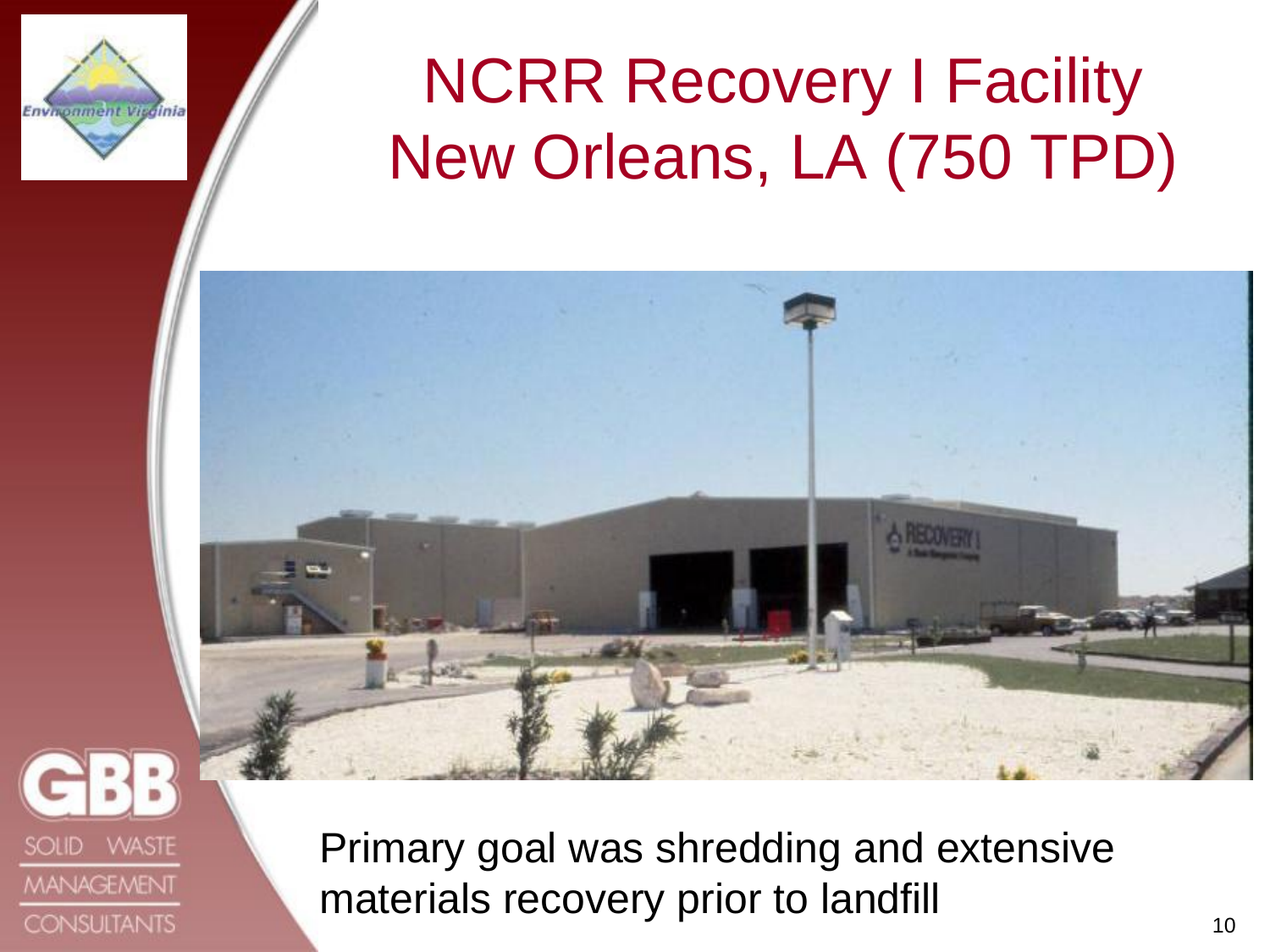

#### RDF Burning in 1970s Coal-Fired Utility Boilers

#### Union Electric Co. St. Louis, MO



#### Americology – WEPCO Milwaukee, WI





St. Louis facility started with just shredded MSW less ferrous metals as the fuel which became problematic; Milwaukee facility was developed as a complete RDF processing facility w/Americology.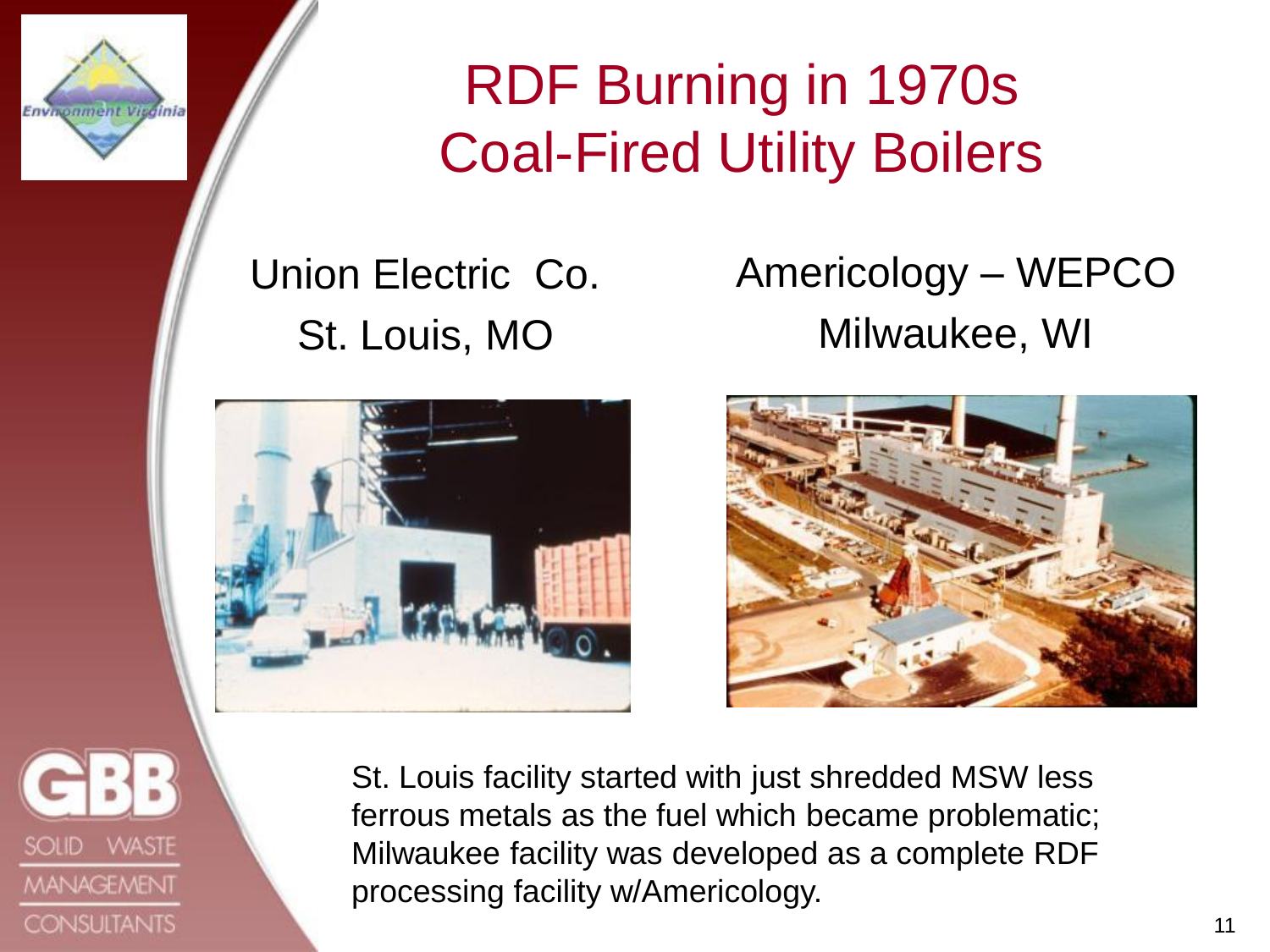







Alexandria/Arlington, VA



Environment Virginia

Springfield, MA

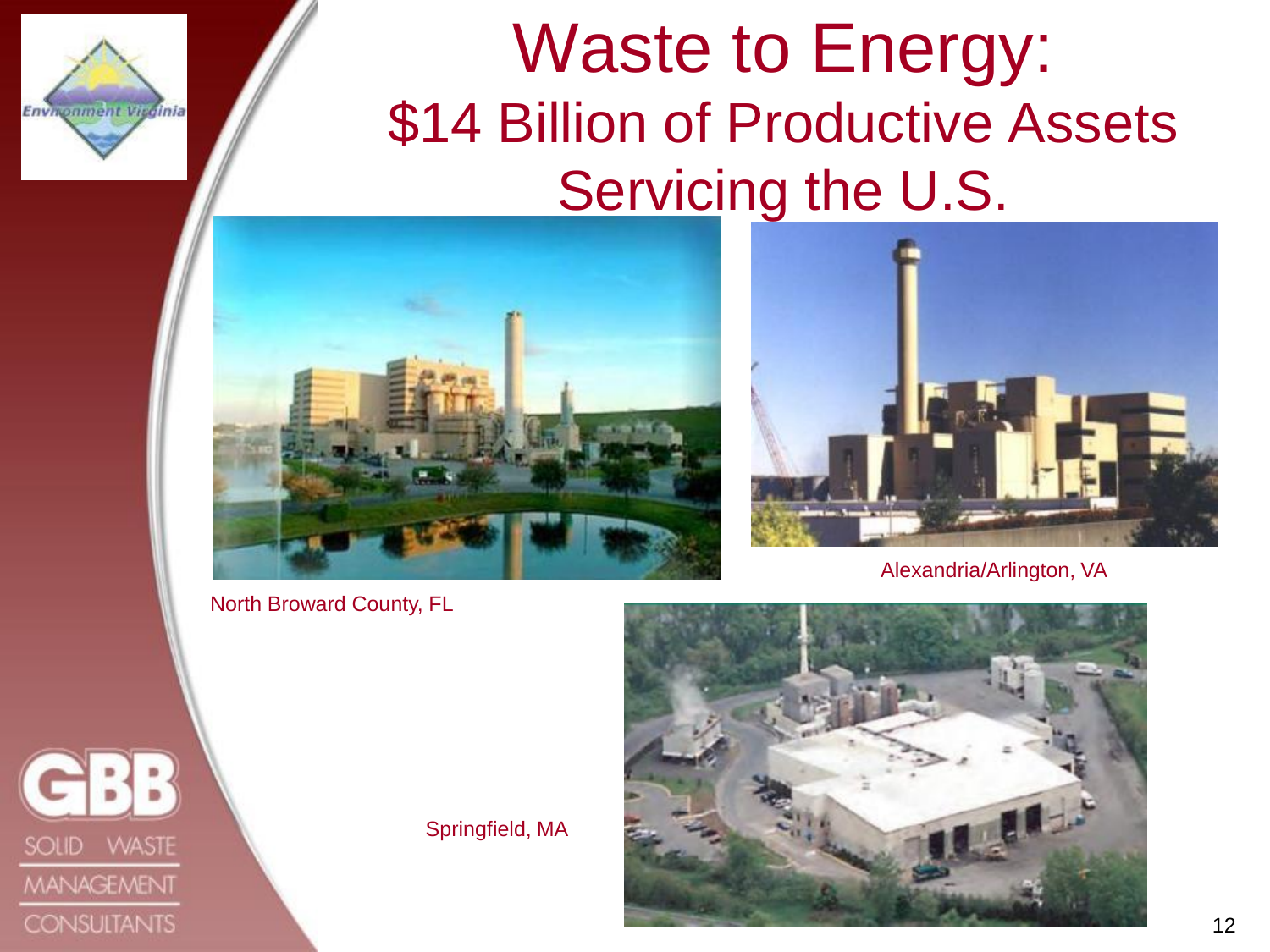# Today"s WTE and Conversion Technologies

- Energy Recovery Council represents companies and local governments engaged in the wasteto-energy sector
- Base load electric generation capacity of Approx. 2,700 MWs
- Process more than 28 million tons of trash per year

Source: Energy Recovery Council



Environment Vitalnia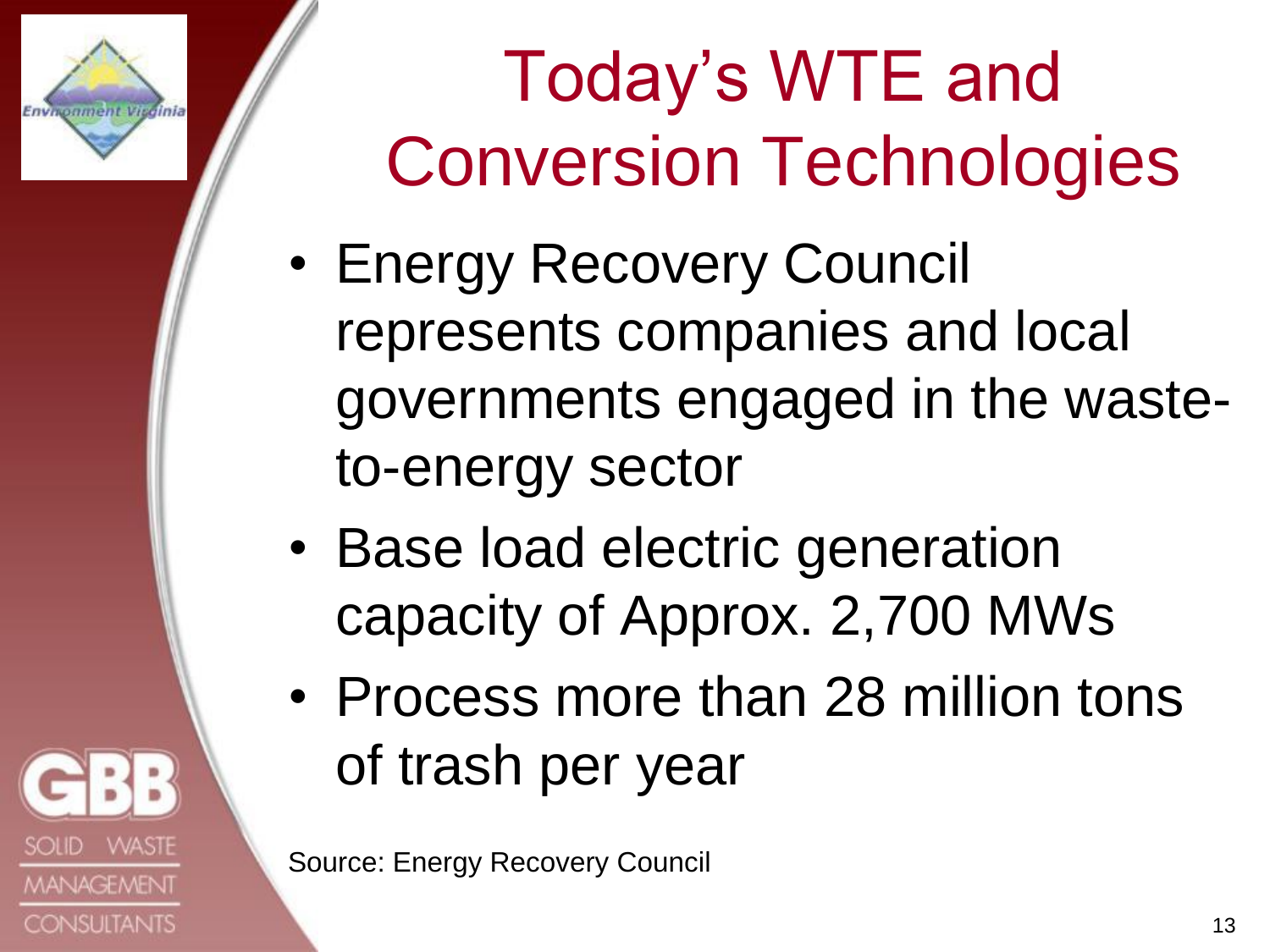

# U.S. WTE Plants by Technology

| <b>Technology</b>                | <b>Operating</b> | <b>Daily Design</b><br><b>Capacity</b> | <b>Annual Capacity</b><br>(1) |
|----------------------------------|------------------|----------------------------------------|-------------------------------|
|                                  | <b>Plants</b>    | (TPD)                                  | (Million Tons)                |
| <b>Mass Burn</b>                 | 64               | 71,354                                 | 22.1                          |
| Modular                          | $\overline{7}$   | 1,342                                  | 0.4                           |
| RDF - Processing &<br>Combustion | 12 <sup>2</sup>  | 15,428                                 | 4.8                           |
| <b>RDF - Processing Only</b>     | 2                | 6,075                                  | 1.9                           |
| <b>RDF-Coal Combustion</b>       | 2                | 4,592                                  | 1.4                           |
| Total U.S. Plants (2)            | 87               | 98,791                                 | 30.6                          |
| <b>WTE Facilities</b>            | 83               | 92,716                                 | 28.7                          |



- (1) Annual Capacity equals daily tons per day (TPD) of design capacity multiplied by 365 (days/year) multiplied by 85 percent. Eighty-five percent of the design capacity is a typical system guarantee of annual facility throughput.
- (2) Total Plants includes RDF Processing facilities that do not generate power on site.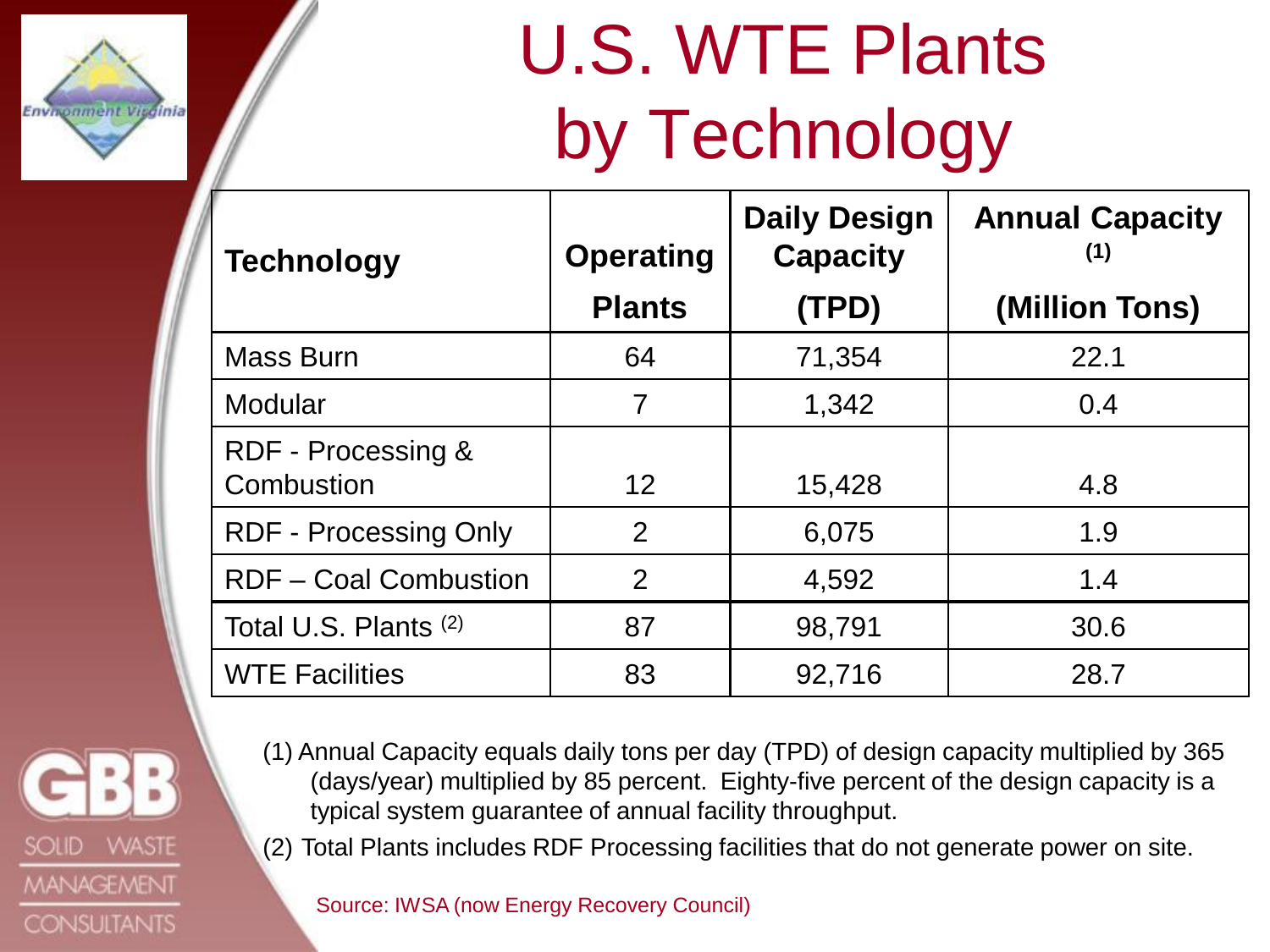# FED Grants Announced

- GBB is tracking over 500 different "Alternative Technology" companies with various solid waste industry offerings
- In December 2009, 19 alternative technologies received a total of \$564 million from DOE for Pilot, Demonstration and Commercial Projects
- USDA providing loan guarantees



Environment Vitalnia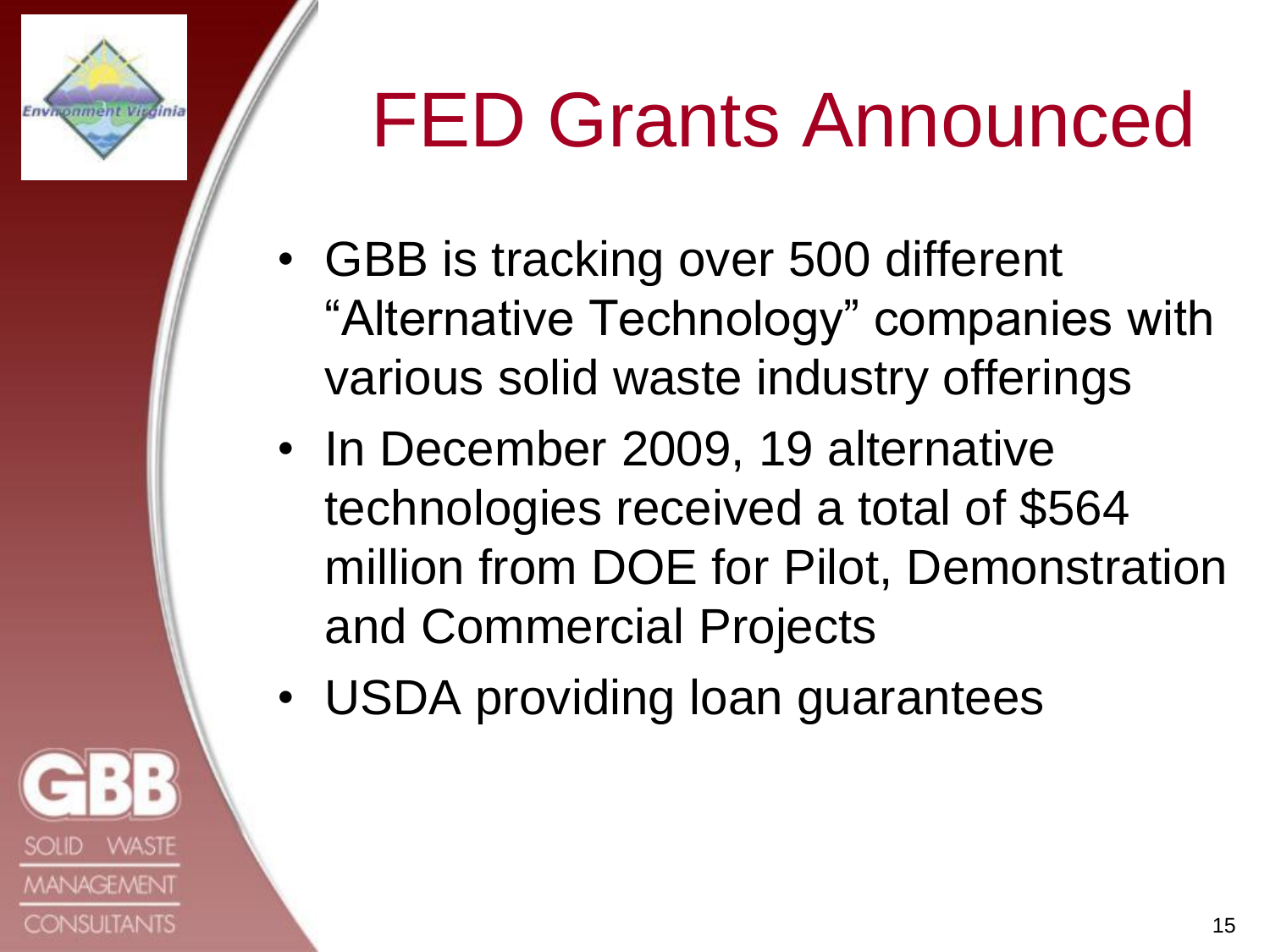

#### Biofuel from Thermal Gasification Enerkem Technology



**SOLID WASTE MANAGEMENT CONSULTANTS** 

In Dec. 2009, awarded DOE bio-refinery grant of \$50 million for project in Mississippi (Company putting up \$90 million)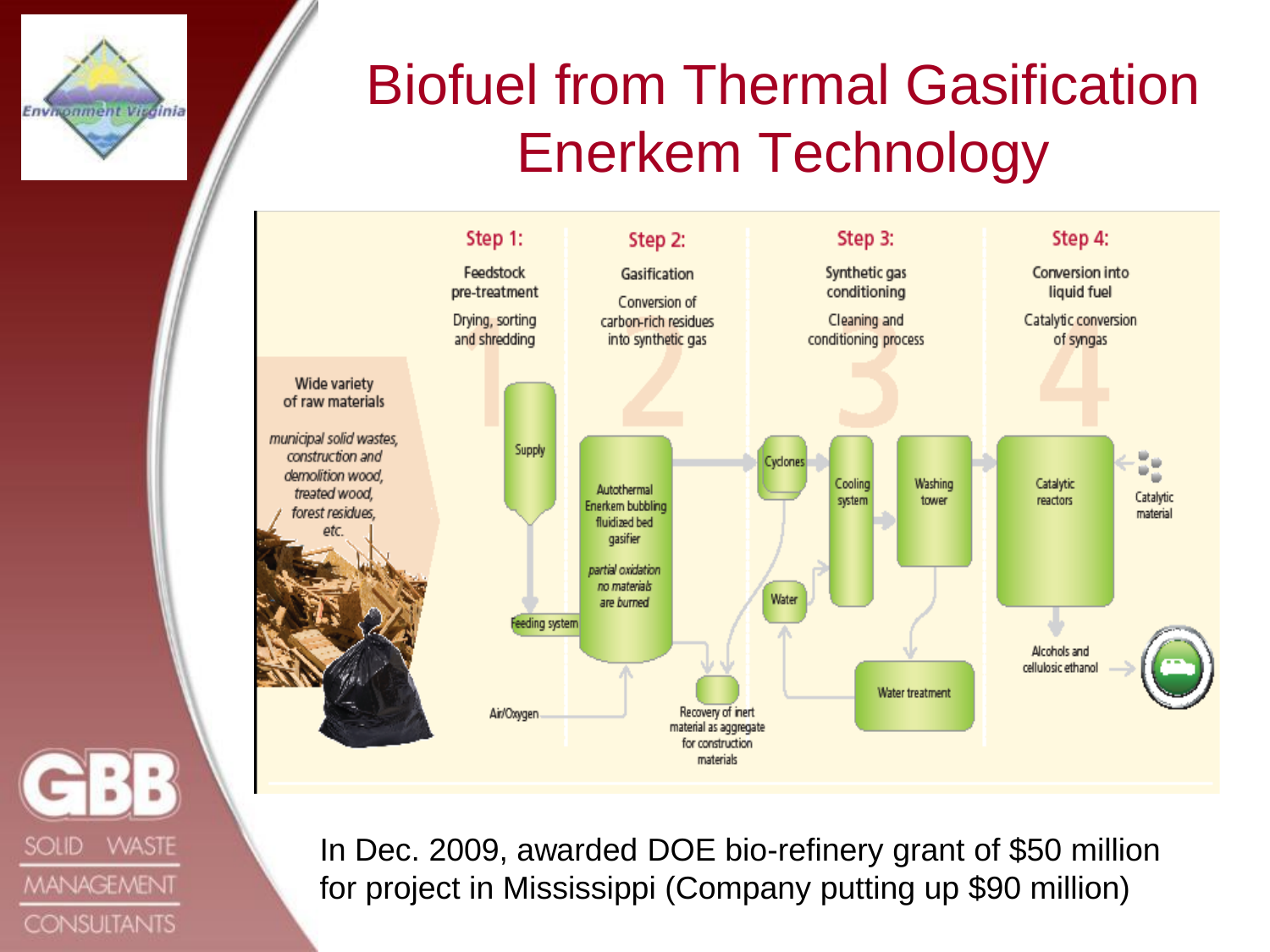#### INEOS Bio Waste into Ethanol



#### **Process overview**



In Dec. 2009, received \$50 million DOE grant for project in Vero Beach (Indian River County) – biomass gasification

**Technology platform INEOS Bio Ethanol technology** Process overview Biocatalyst Gasification Advantages **Intellectual Property** Pilot plant Safety & health

**VVASTE SOLID MANAGEMENT CONSULTANTS** 

Environment Vitalnia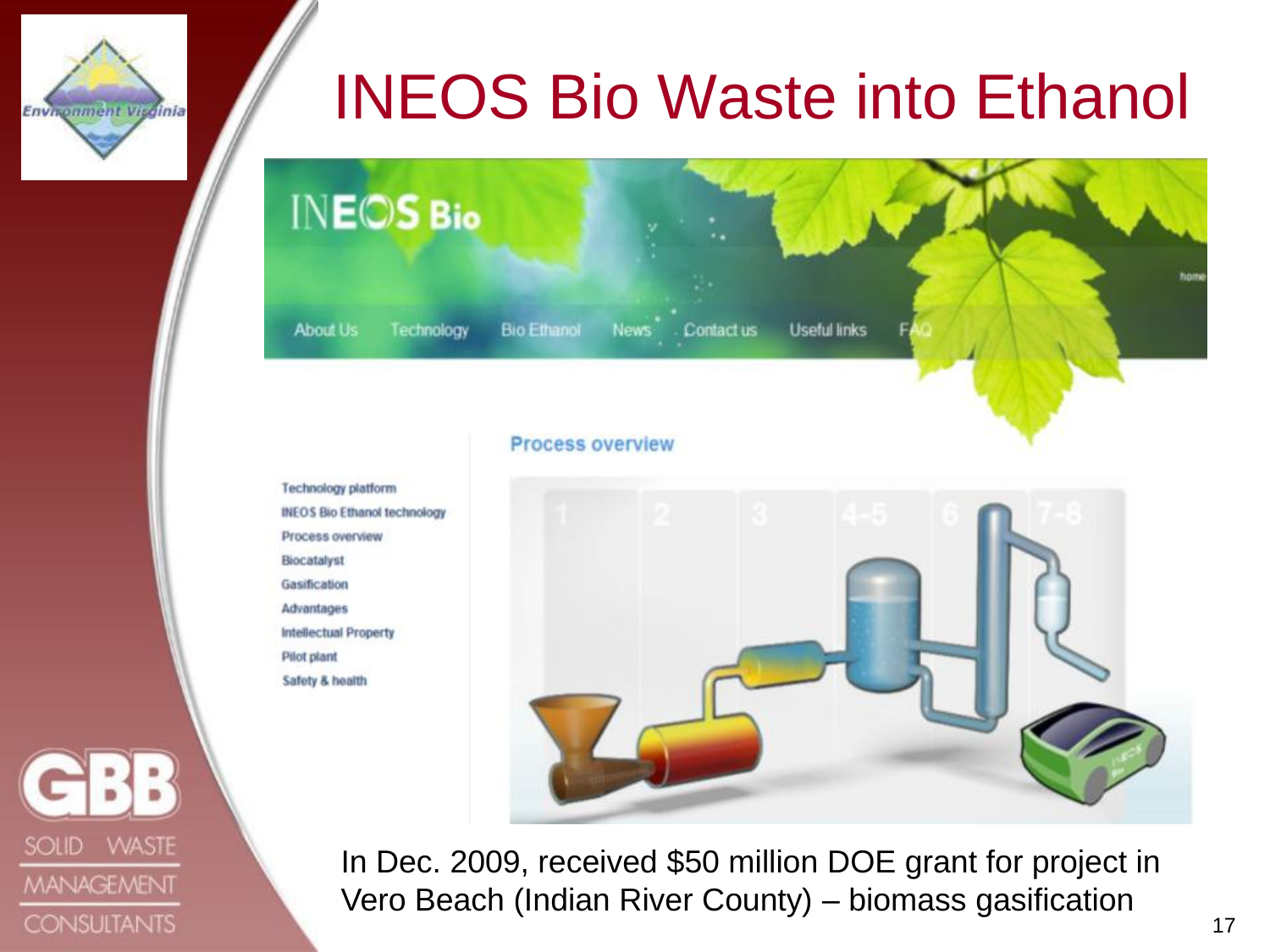

SOLID WASTE

**MANAGEMENT** 

**CONSULTANTS** 

### Lake County, IN Waste-to-Ethanol Project



**GENAHOL COMPANIES** 

**Genahol Powers 1 LLC**

**Initially…now**

**Powers Energy One of Indiana LLC**

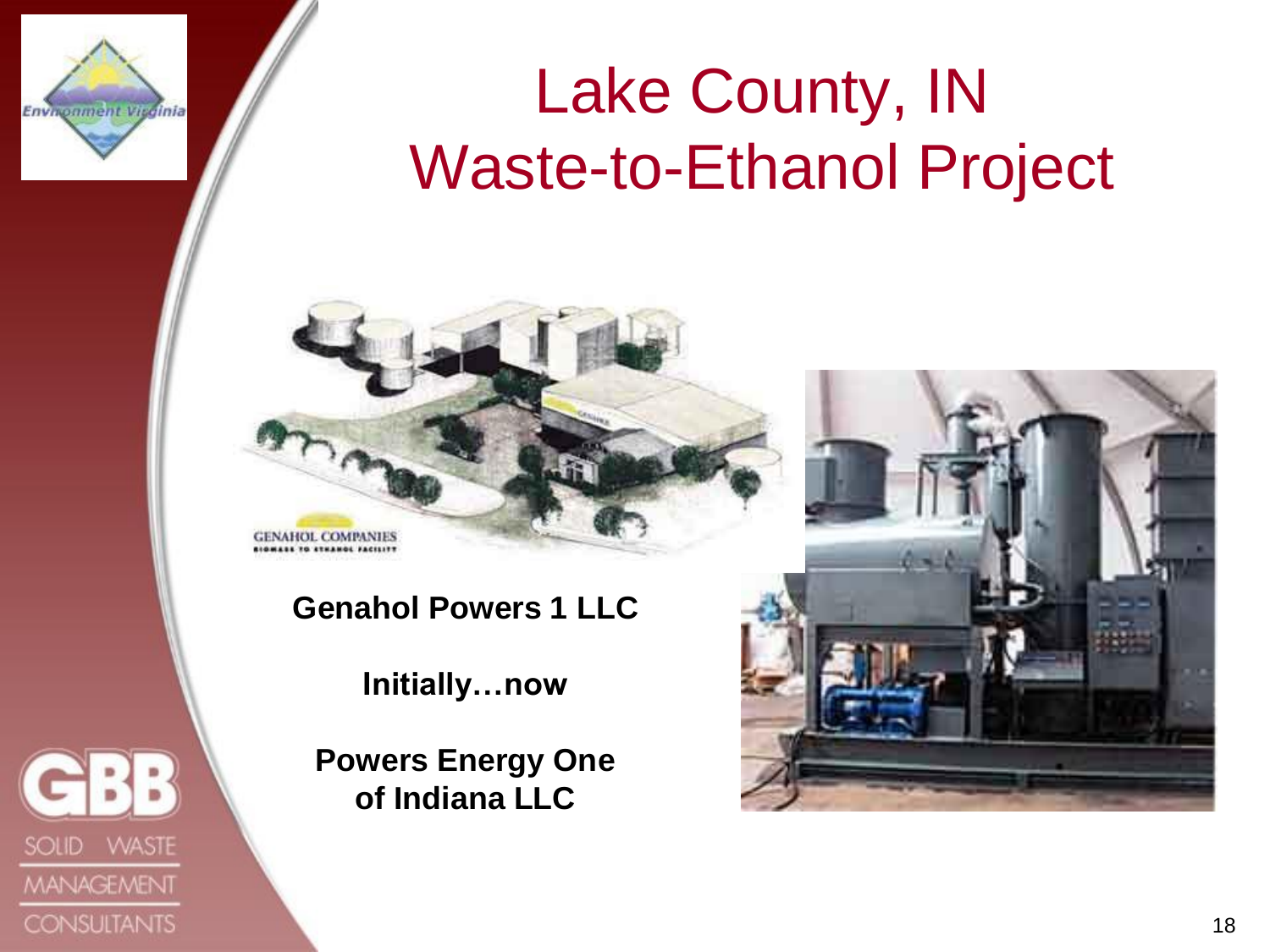

- Powers (developer) to use INEOS technology
- 2,000 tons per day facility with multiple lines sized for 125 tons per day each (16 lines)
- Capital cost: \$256 million
- Plans include expanding up to 10,000 tons per day
- INEOS guaranteeing 90 gallons ethanol per ton MSW input
- Tipping Fee projected to be \$17.25 per ton after 3 cent per gallon ethanol payment to municipalities participating and \$2.50 per ton host community fee to the District
- Service agreements needed with most municipalities in Lake County; many executed

Source: Jeffrey Langbehn, Executive Director; June 2010

19



Environment Vitalnia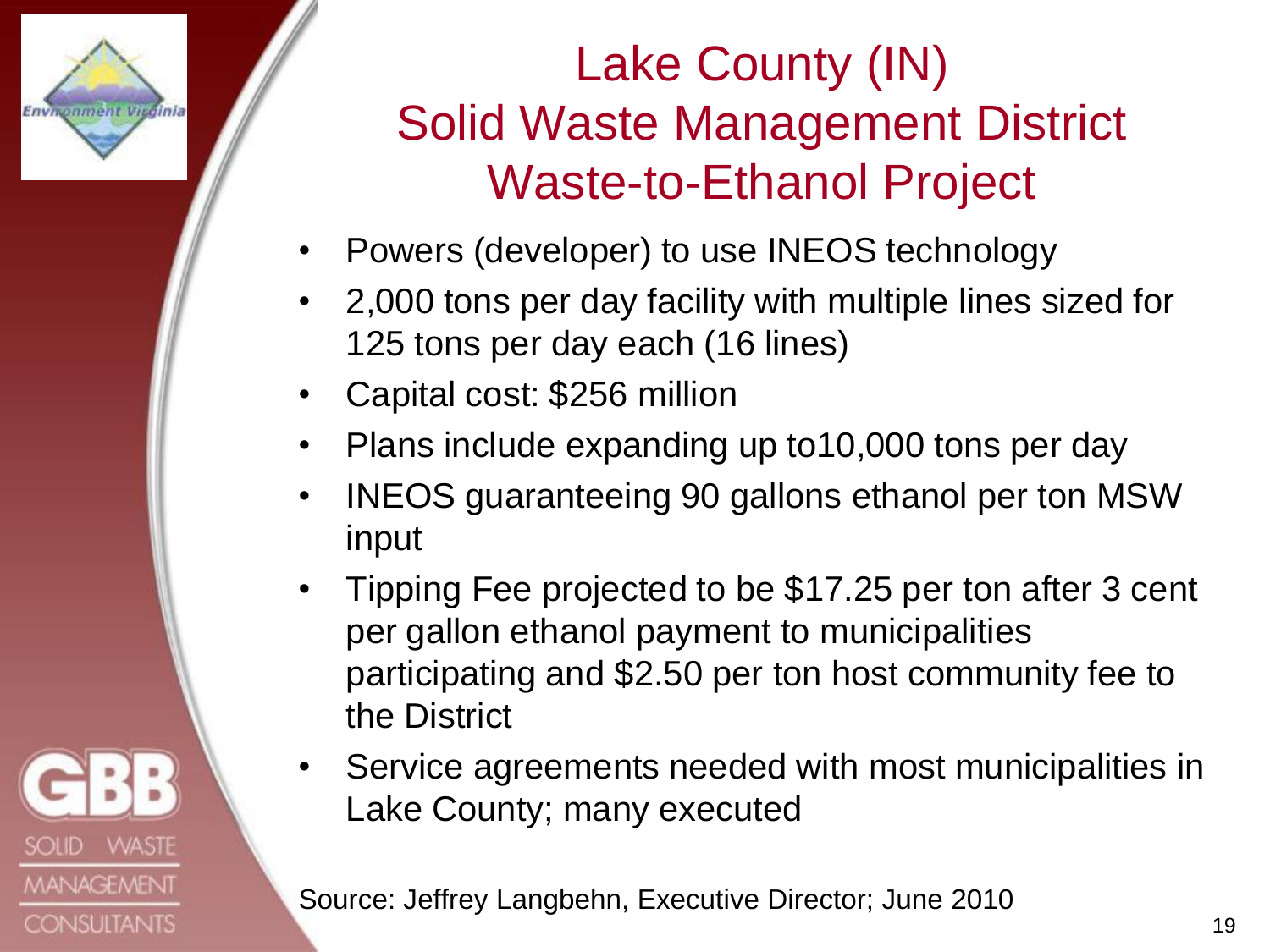

# Geoplasma

#### Jacoby Energy

#### Plasma Converter System Process





Generates a SYNGAS that is available for use in power generation. Plasma vessel based on Westinghouse Plasma furnace. Currently permitting a 600 TPD plant in St. Lucie County, FL to generate 22 MW power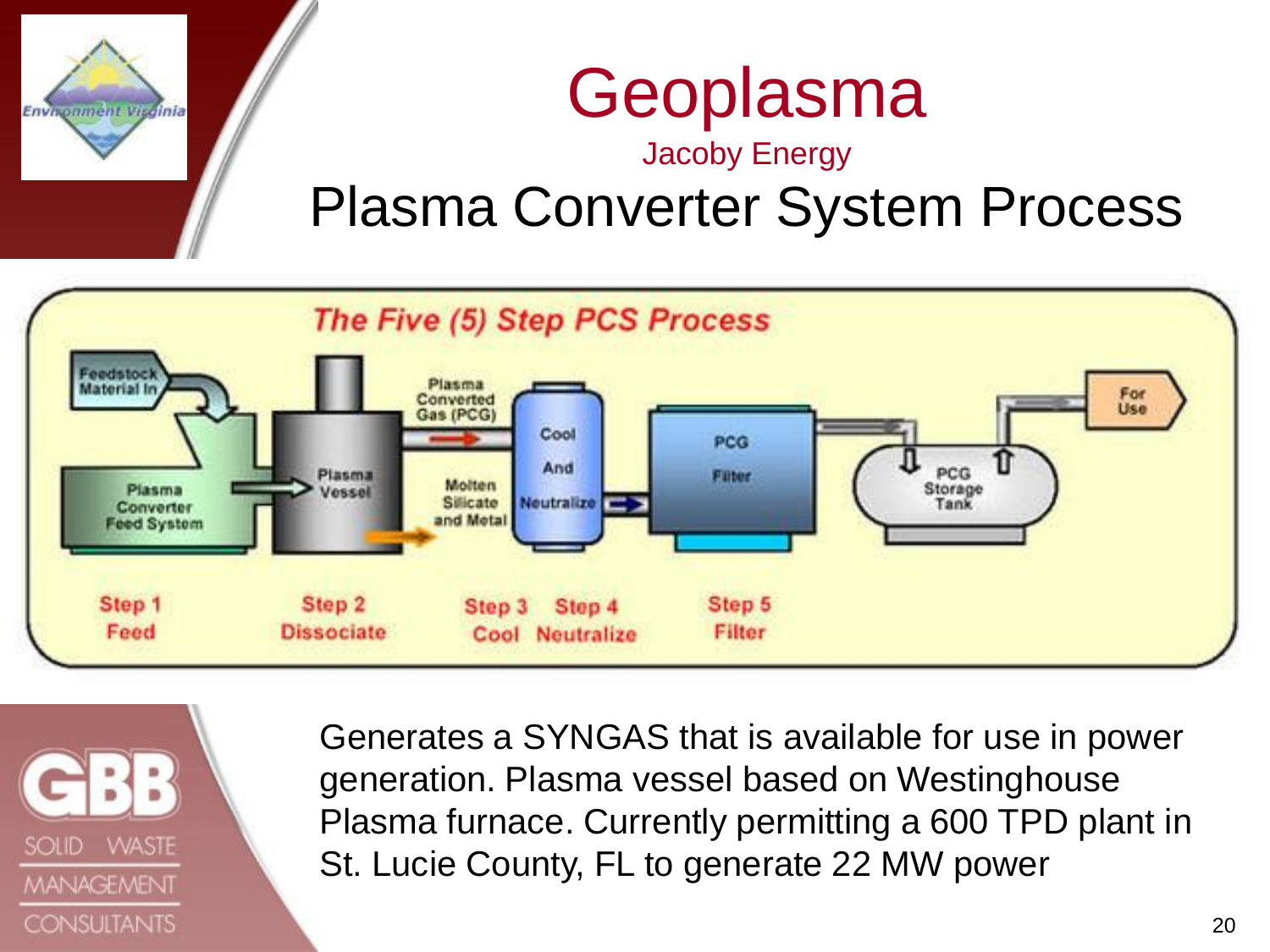# Alternative Conversion Technologies

**Biological** 

Environment Vitalnia

**VVASTE** 

**MANAGEMENT** 

**CONSULTANTS** 

**SOLID** 

- Aerobic Composting
- Anaerobic Digestion/ **Codigestion**
- Biodiesel
- Bioethanol
- Biological Pretreatment
- Vermicomposting
- Thermal/Chemical
	- Acid Catalysis & **Distillation**
	- Direct Combustion
	- Gasification/Pyrolysis
	- Microwave Processes
	- Plasma-Arc
	- Thermal **Decomposition**
- **Processing** 
	- Fiberboard and **Construction Composites**
	- Refuse Derived Fuels

Source: Gershman, Brickner & Bratton, Inc., April 2010.

21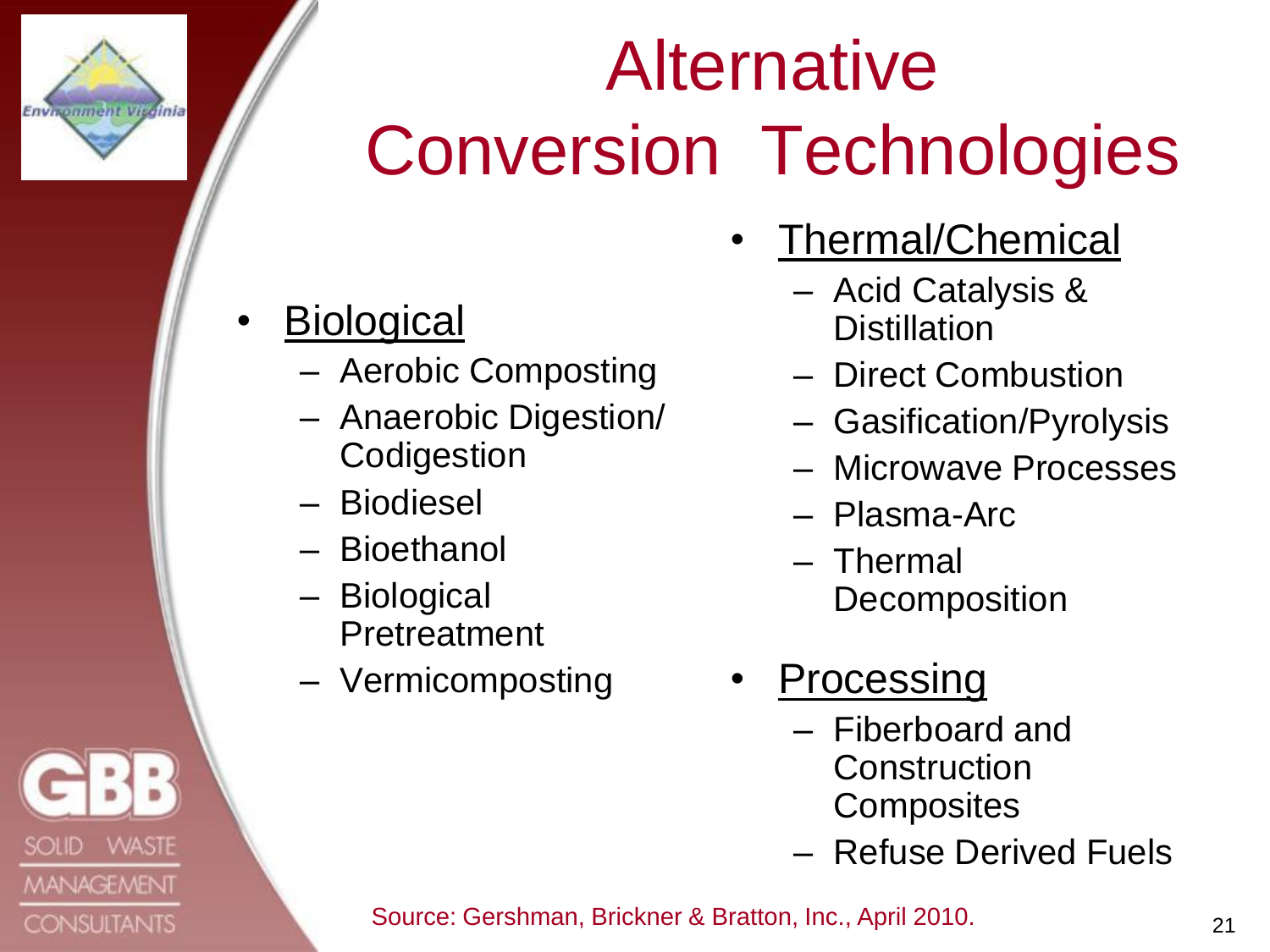# Issues to Consider in Technology Development

- Performance history and size
- Scaling uncertainties

Environment Vitalnia

**WASTE** 

**MANAGEMENT** 

**CONSULTANTS** 

- Environmental impacts
- Siting and permitting needs
- Cost uncertainties and their \$ coverage
- Product market uncertainties
- Process guarantees
- Financial resources of developer/guarantor
- Community acceptance (work with community; don't surprise them!)
- Other risks and unknowns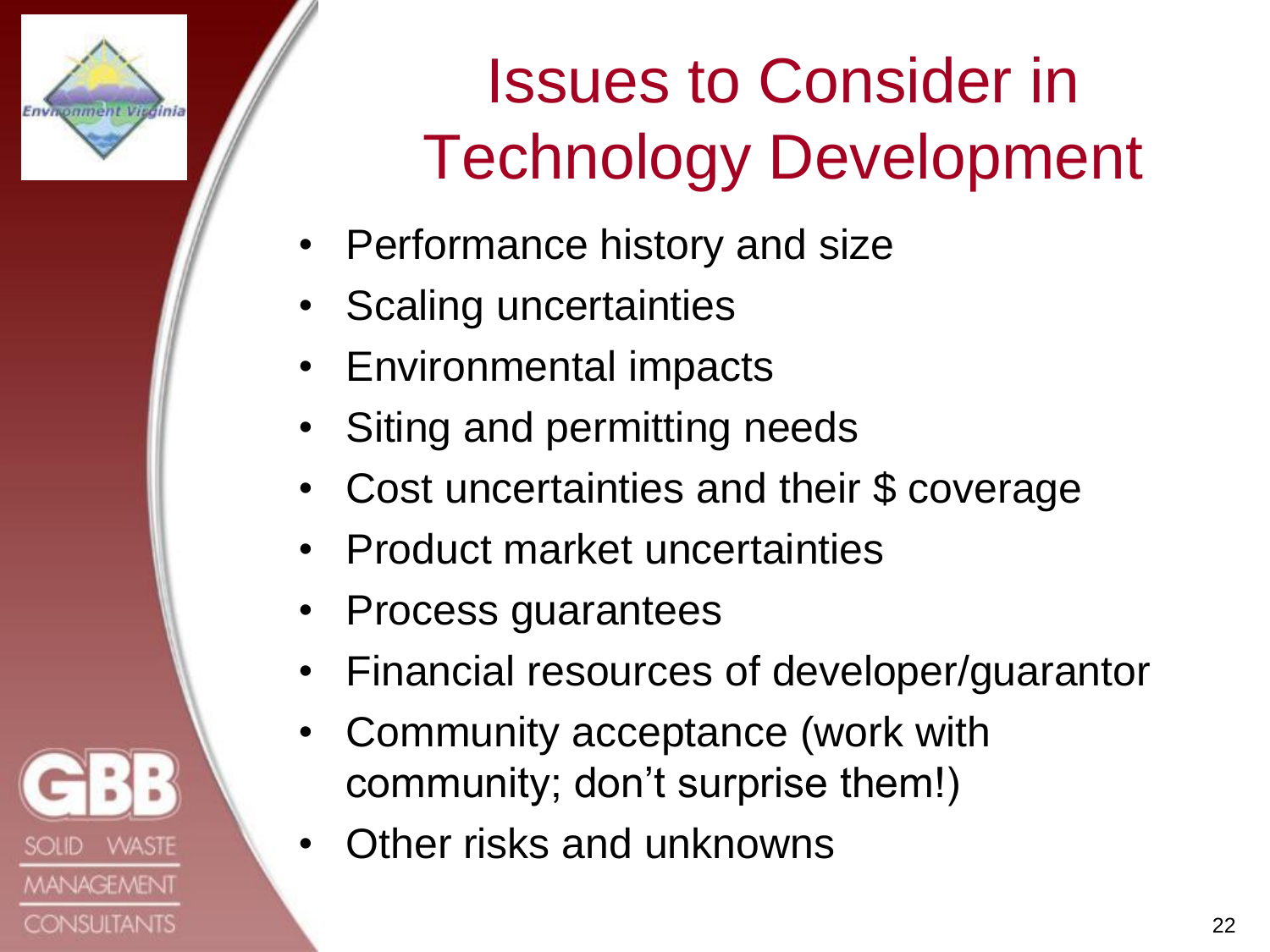Environment Vitalnia

Recent Planning and Procurement Activities with Waste Processing Technologies in the U.S

- Locations with Planning/Procurements:
	- New York, NY; City of Los Angeles, CA; Los Angeles County, CA; St. Lucie County, FL; Hawaii County, HI; Frederick and Carroll Counties, MD (NMWDA); Harford County, MD (NMWDA); City of Sacramento, CA; Tallahassee, FL; Broward County, FL; Palm Beach County, FL; Taunton, MA; Santa Barbara, CA; San Bernardino County, CA
	- 80 different companies responded

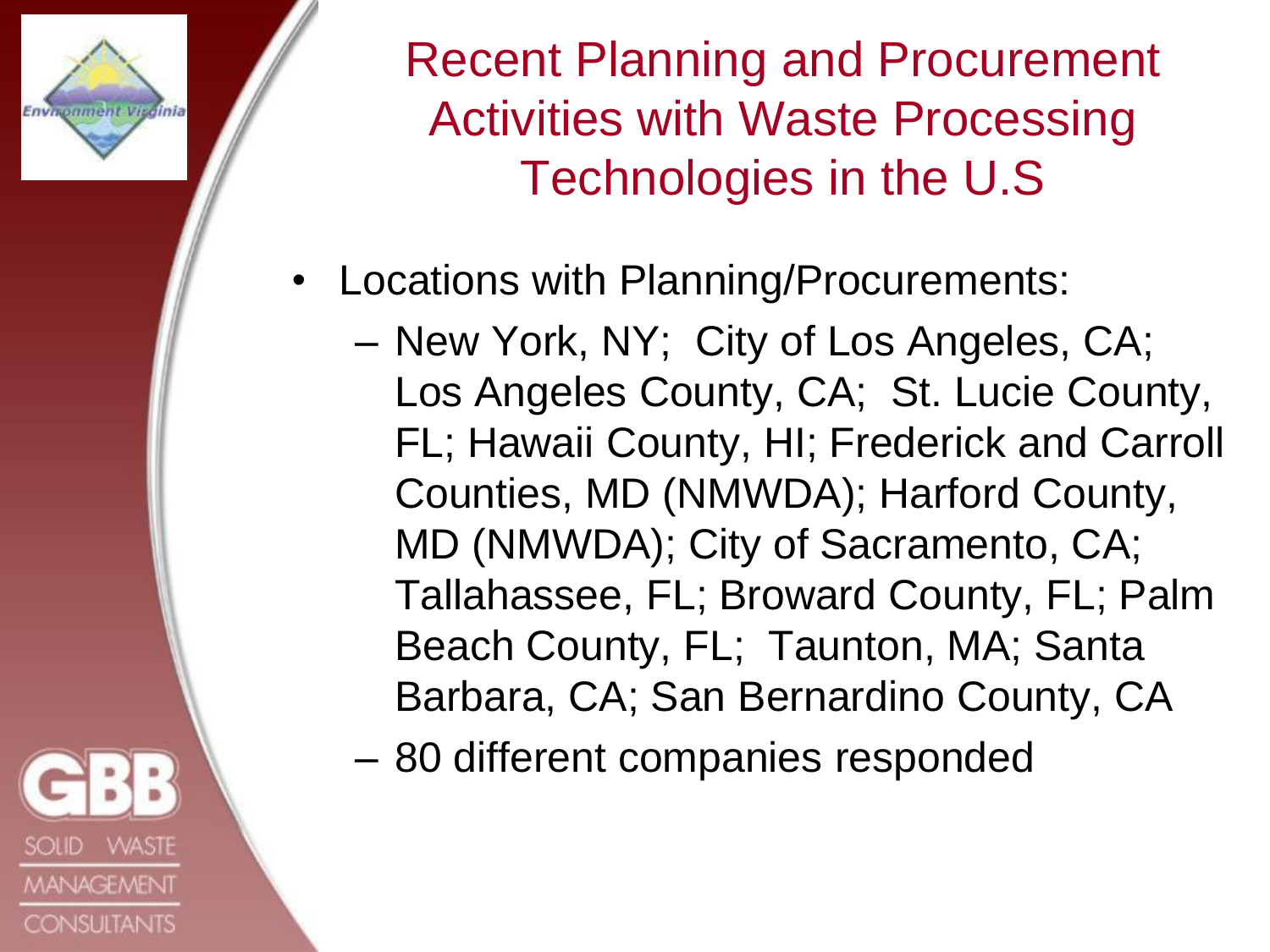

#### Technologies and Risk Source: GBB, April 2010

| <b>Alternative</b>                      | <b>Risks/Liability</b>                                                                                                   | <b>Risk Summary</b> |
|-----------------------------------------|--------------------------------------------------------------------------------------------------------------------------|---------------------|
| <b>Mass Burn/WaterWall</b>              | Proven commercial technology                                                                                             | Very Low            |
| <b>Mass Burn/Modular</b>                | Proven commercial technology                                                                                             | Low                 |
| <b>RDF/Dedicated Boiler</b>             | Proven commercial technology                                                                                             | Low                 |
| <b>RDF/Fluid Bed</b>                    | Proven technology; limited U.S.<br>commercial experience                                                                 | Moderate            |
| <b>Pyrolysis</b>                        | Previous failures at scale, uncertain<br>commercial potential; no<br>operating experience with large<br>scale operations | High                |
| <b>Gasification</b>                     | Limited operating experience at only<br>small scale; subject to scale-up<br>issues                                       | High                |
| <b>Anaerobic Digestion</b>              | Limited operating experience at small<br>scale; subject to scale-up issues                                               | High                |
| <b>Mixed-Waste</b><br><b>Composting</b> | Previous large failures; No large-scale<br>commercially viable plants in<br>operation; subject to scale-up<br>issues     |                     |
| <b>Chemical</b><br><b>Decomposition</b> | Technology under development; not a<br>commercial option at this time                                                    | High                |

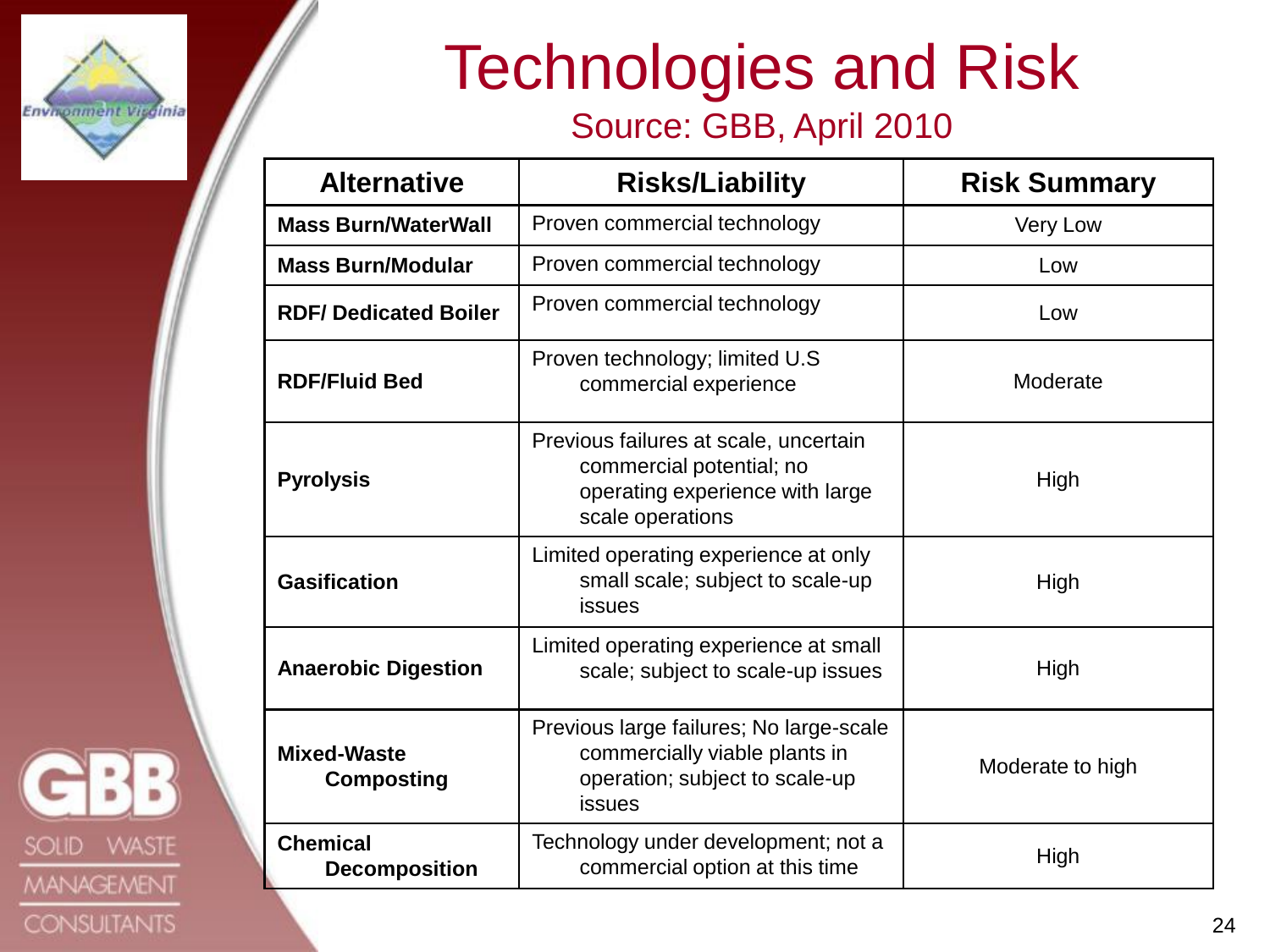

# Introduction to:





#### Alexandria/Arlington WTE Facility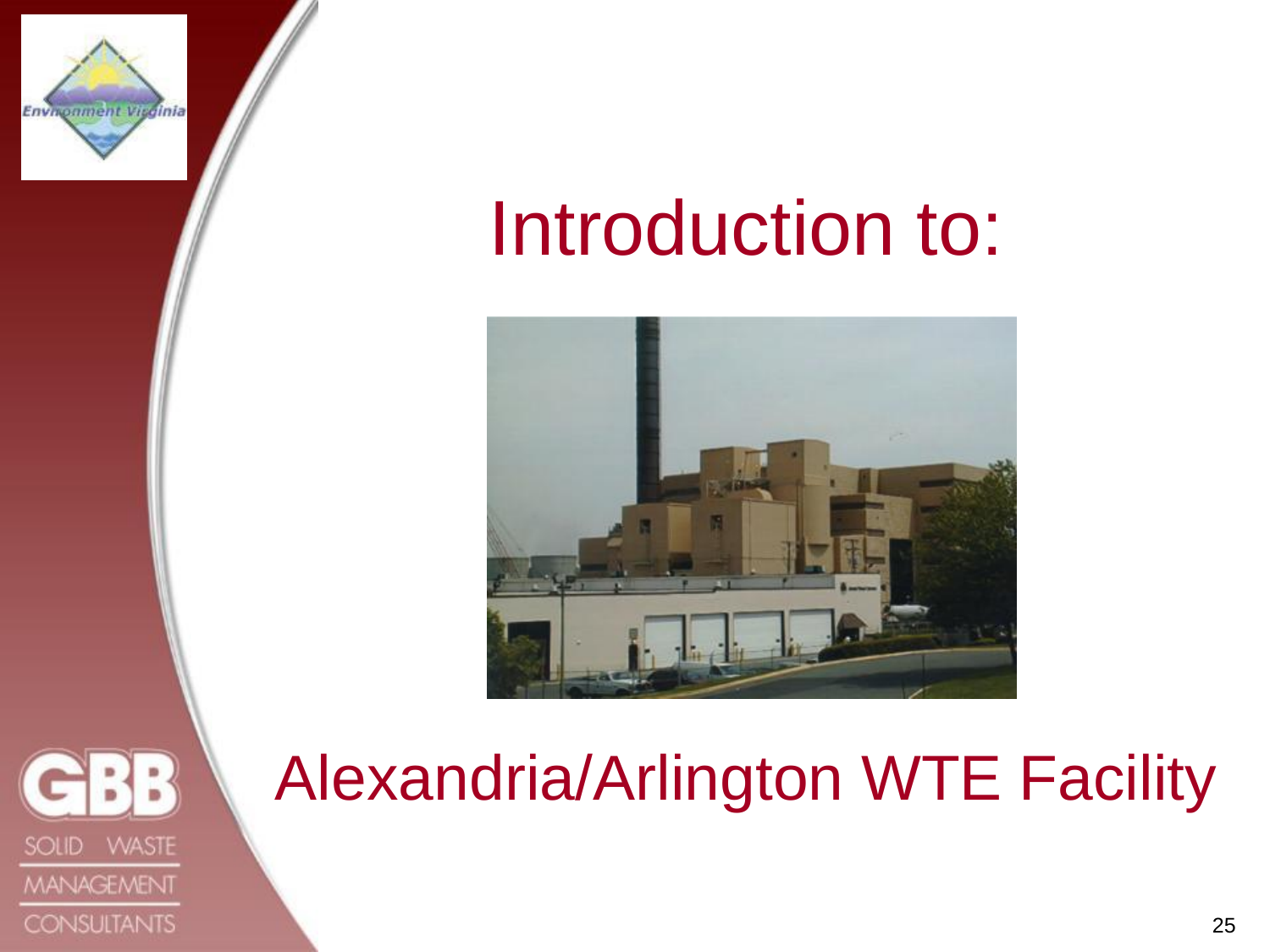

SOLID

**WASTE** 

**MANAGEMENT** 

**CONSULTANTS** 

#### City of Alexandria and Arlington County, Virginia

- Original site: 3.3 acres and used to be 300 TPD "incinerator" which closed in 1979 due to inability to meet new stringent APC requirements
- Bond sale: \$75 million in 1984 for 975 TPD plant implemented with Ogden (Covanta); in operation since 1988
- Part of contract included building interim transfer station within 180 days of contract (replacing existing City transfer equipment)
- Implemented when:
	- Higher electricity revenues
	- Need for disposal capacity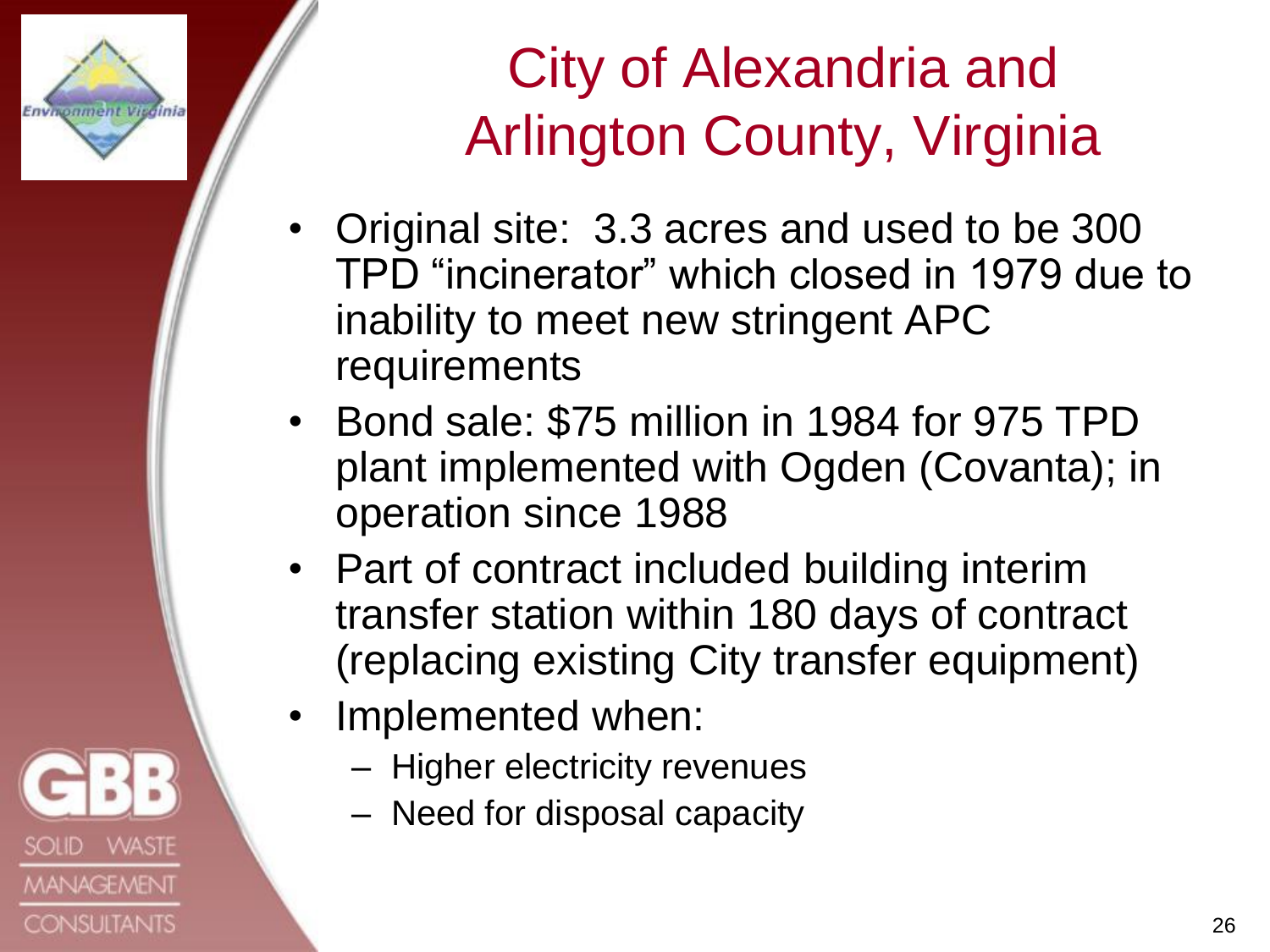

#### Original facility (Pre-retrofit)





• Original capital price:

\$55 million in 1984, plus \$20 million soft costs (such as Construction Interest and other expenses)

• 20-year facility operating agreement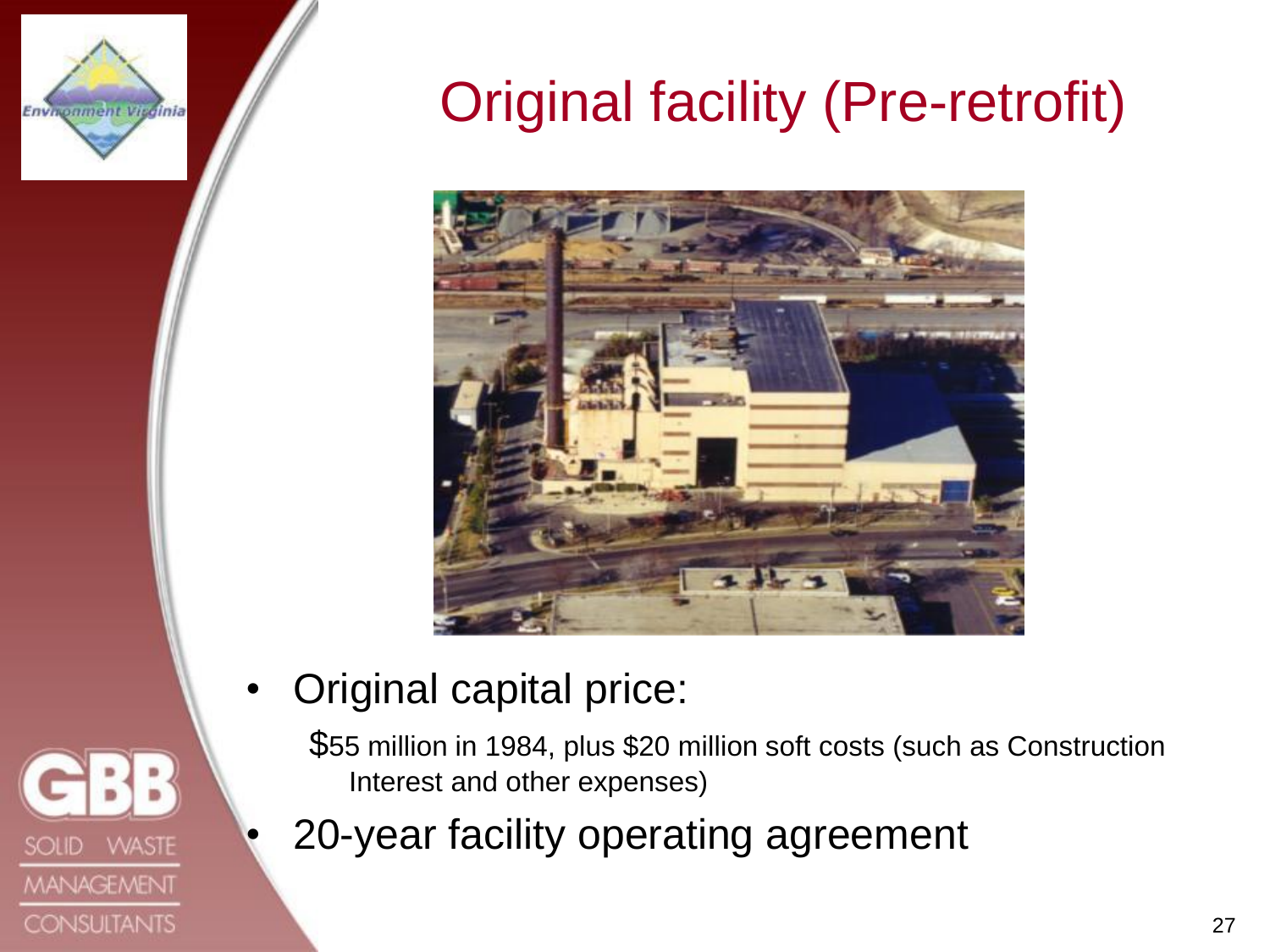

**WASTE** 

**MANAGEMENT** 

**CONSULTANTS** 

# Waste Supply and Facility Capacity (tons per year)

- Jurisdictions Controlled 68,000 TPY
- Privately Controlled and Collected in Jurisdictions - 208,000 TPY
- Guaranteed Annual Tonnage ("GAT") by Jurisdictions - 225,000 TPY
	- Alexandria 90,000TPY
	- Arlington County 135,000 TPY
- WTE Guaranteed Processing Capacity 302,000 TPY
- WTE Nominal Annual Throughput Capacity - 345,000 TPY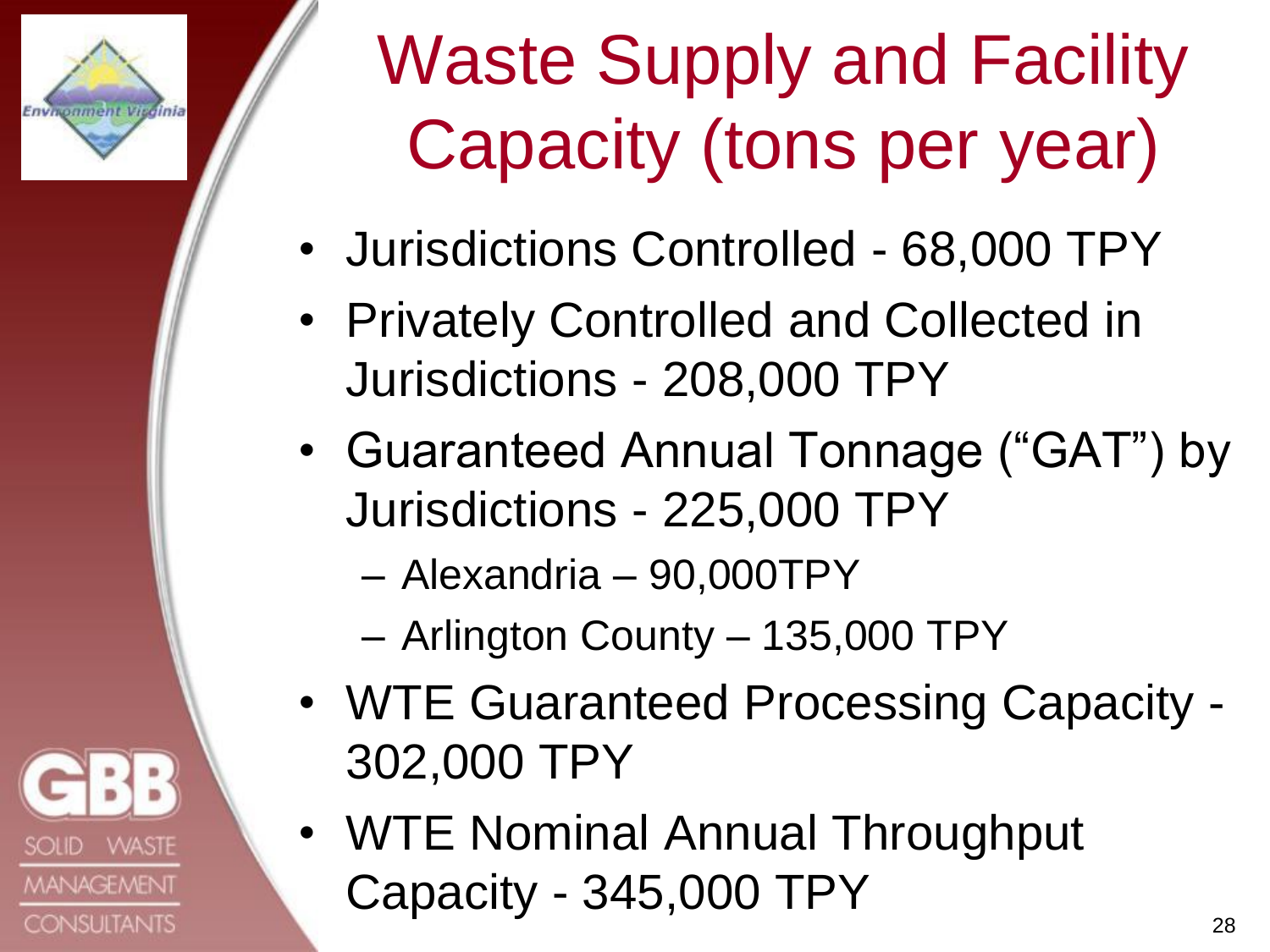

SOLID

**WASTE** 

**MANAGEMENT** 

**CONSULTANTS** 

## Jurisdictions Waste Disposal Trust Fund

#### • **Typical Income Streams**

- Property tax payments
- Misc. payments from Company
- Interest earnings
- *Typical Expense Streams*
	- *End of Year Payments*
	- *Differential Tipping Fees for GAT Waste*
	- *Operating Expenses*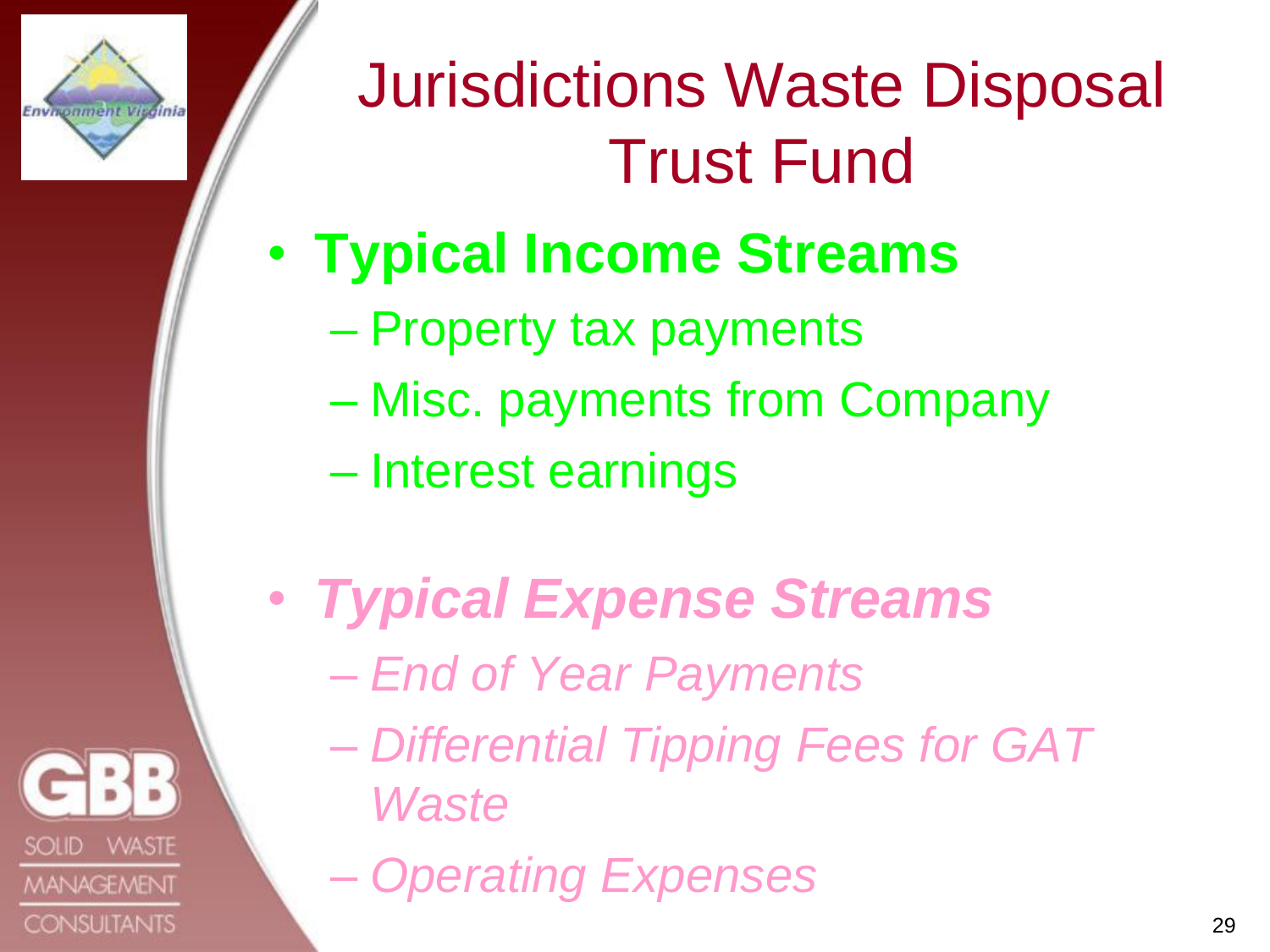# In 1998, Trustees Faced with:

- No flow control
- Diminishing waste supply
- Lower electricity revenues
- Need to decide on major retrofit to meet Clean Air Act Amendments



**Environment Vicelnia**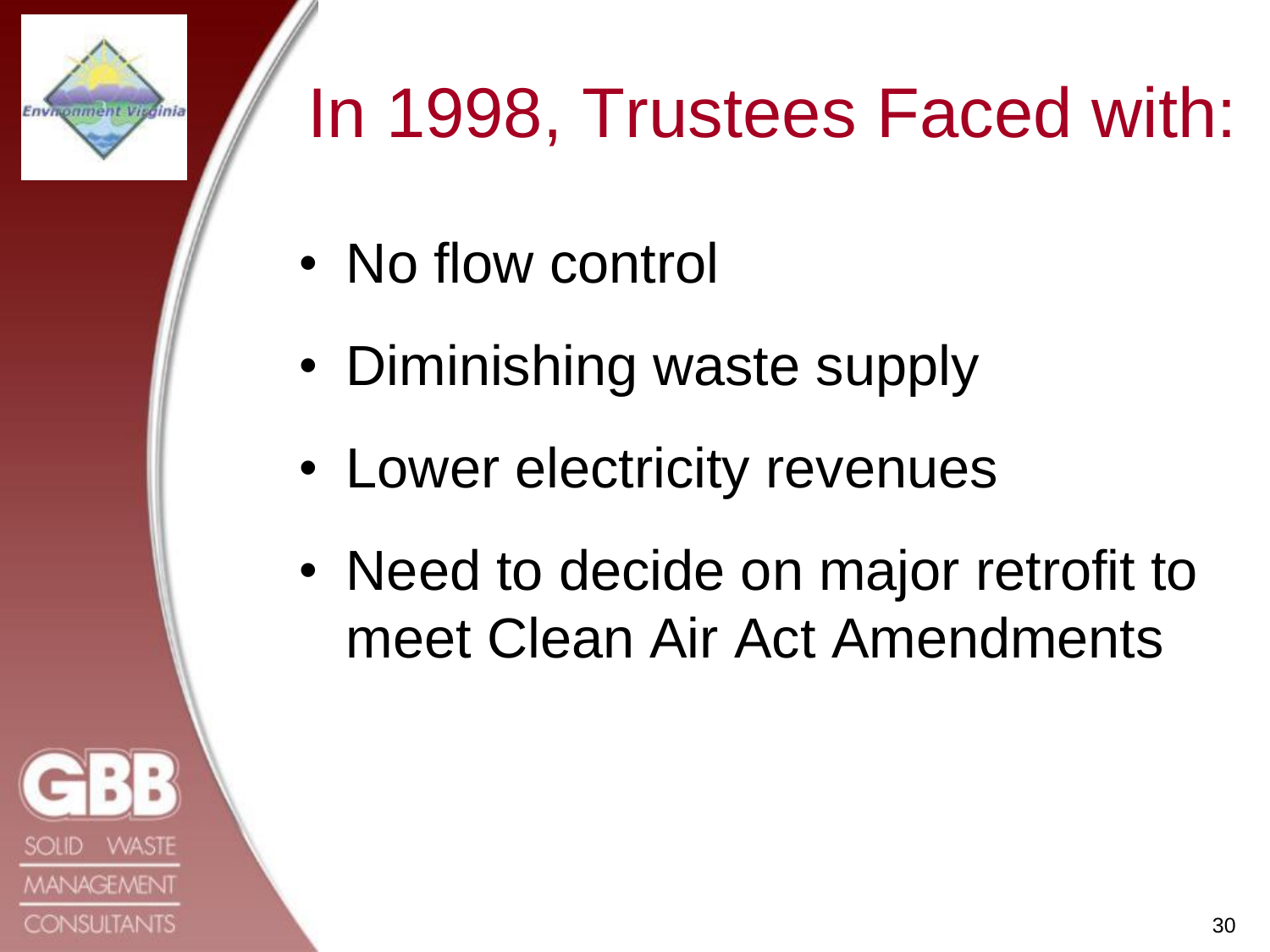

**WASTE** 

**MANAGEMENT** 

**CONSULTANTS** 

SOLID

## 1998 GBB Completed Strategic Analysis

- Closing of the Facility was evaluated and determined to be more costly
- Developed waste supply contracts with major private haulers (at slightly discounted rates with put or pay)
- Facility Agreement ("FA") Amendments negotiated providing for Retrofit/Improvements Project; Operating term extended for 5 years
- Initial Bonds refinanced (\$55 million Series 1998A Refunding Revenue Bonds) and \$46 million Retrofit Bond financing accomplished in 1998
- Alternative revenue source (e.g. generator fees) deferred until FY 2005- 2007, when Trust Fund diminished

31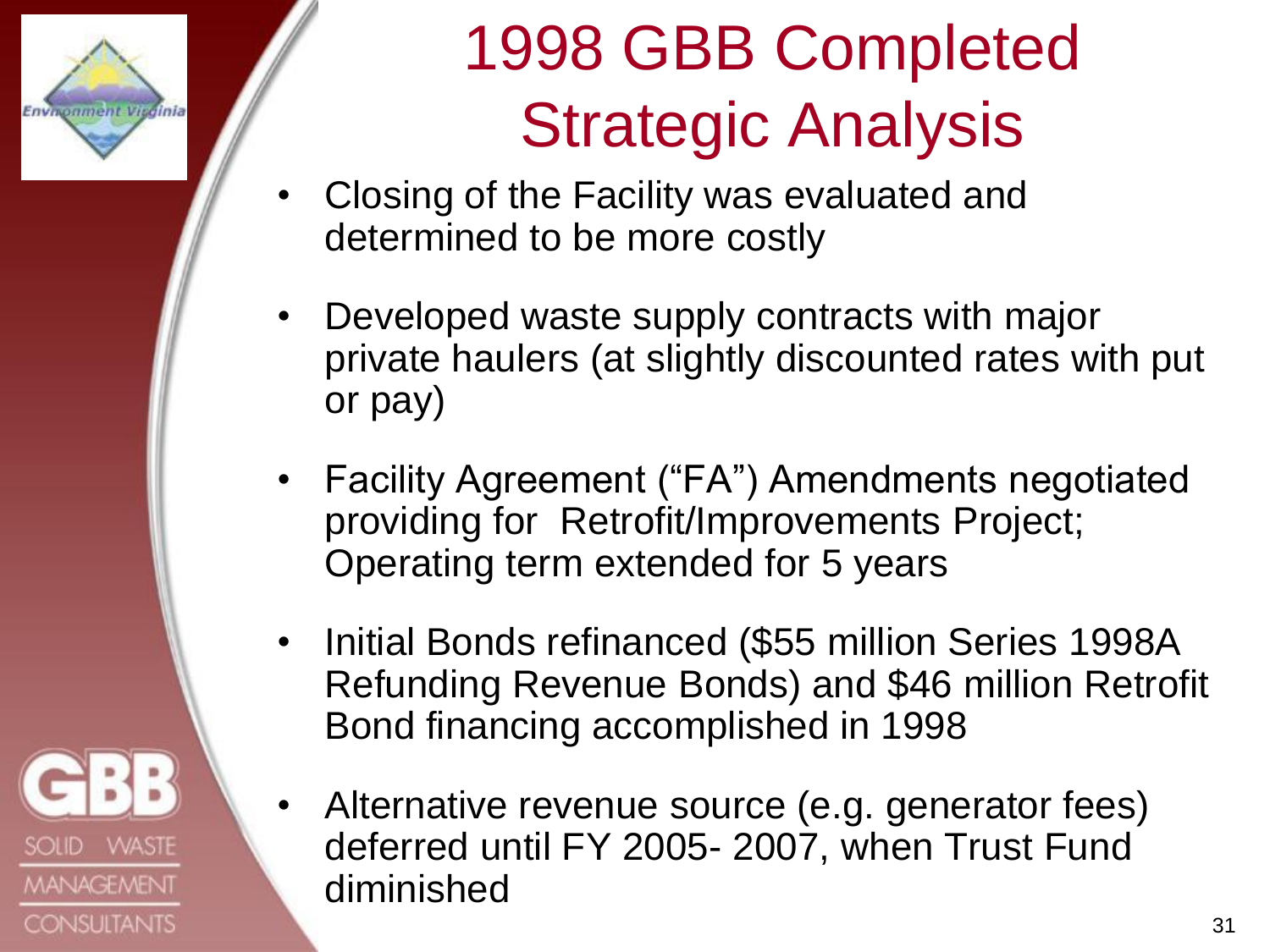

# Estimated 1999 Waste Flows, TPY

| Jurisdiction controlled collection +                | 68,000               |
|-----------------------------------------------------|----------------------|
| Covanta contracted $\frac{1}{1}$ w/ Municipality OK | 159,600              |
| Non-contracted, Spot Waste                          | 81,000               |
| <b>Special waste</b>                                | 4,000                |
|                                                     | <b>Total 312,600</b> |

**WASTE SOLID MANAGEMENT CONSULTANTS** 

1 – Delivered to jurisdictions credit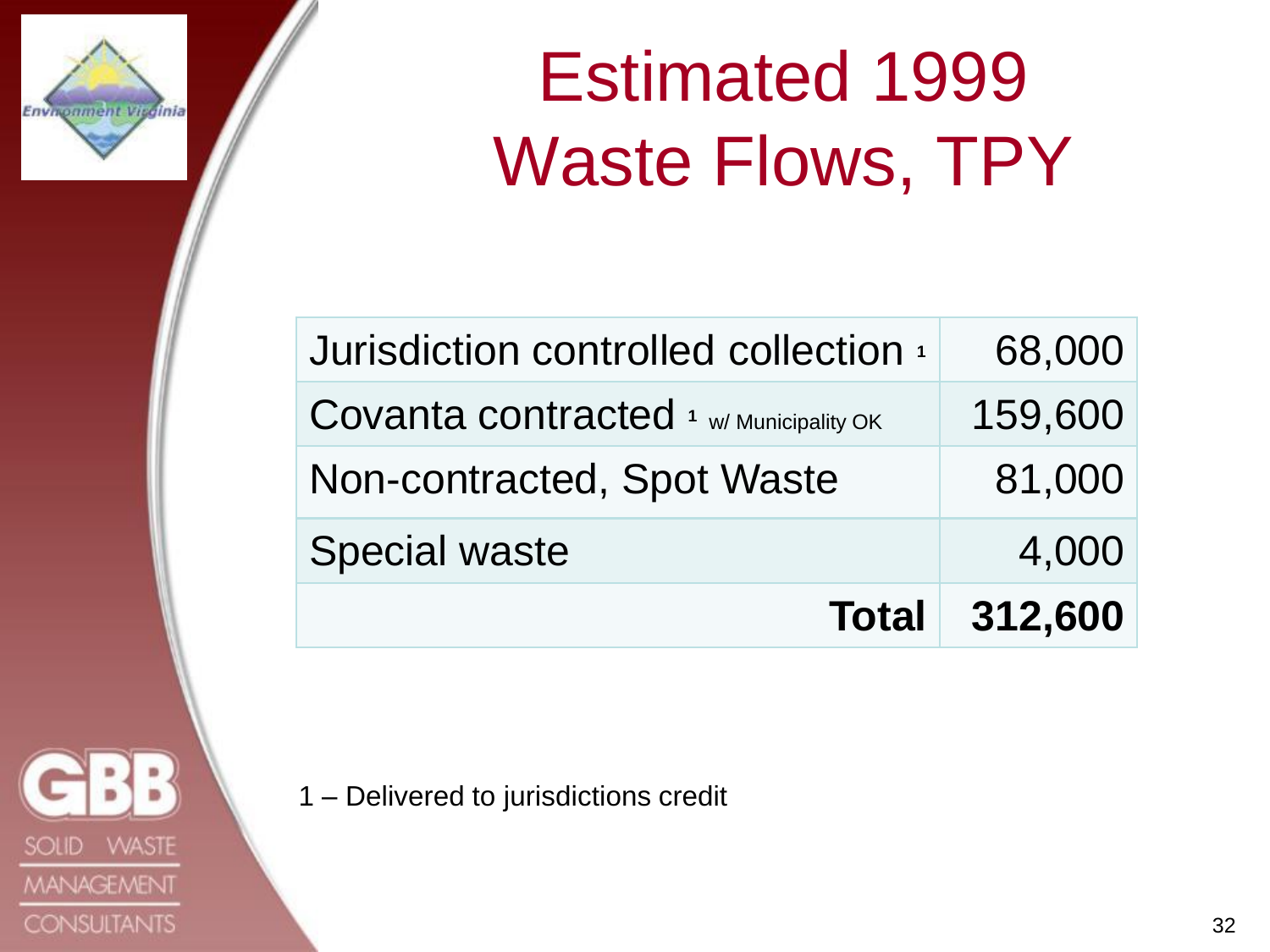# Environment Virginia

**WASTE** 

**MANAGEMENT** 

**CONSULTANTS** 

SOLID

# Waste Supply Contracts

- Contracts executed by Company, with Jurisdictions assistance and consent with 2 private haulers representing 45 % of waste supply for the Facility
- Term: 2-5 years
- Pricing: competitive with marketplace
- Pricing philosophy:
	- *What does it need to be to keep your waste here?*
	- *Where else could they go?*
- Put or Pay provisions for tipping fee revenue included 33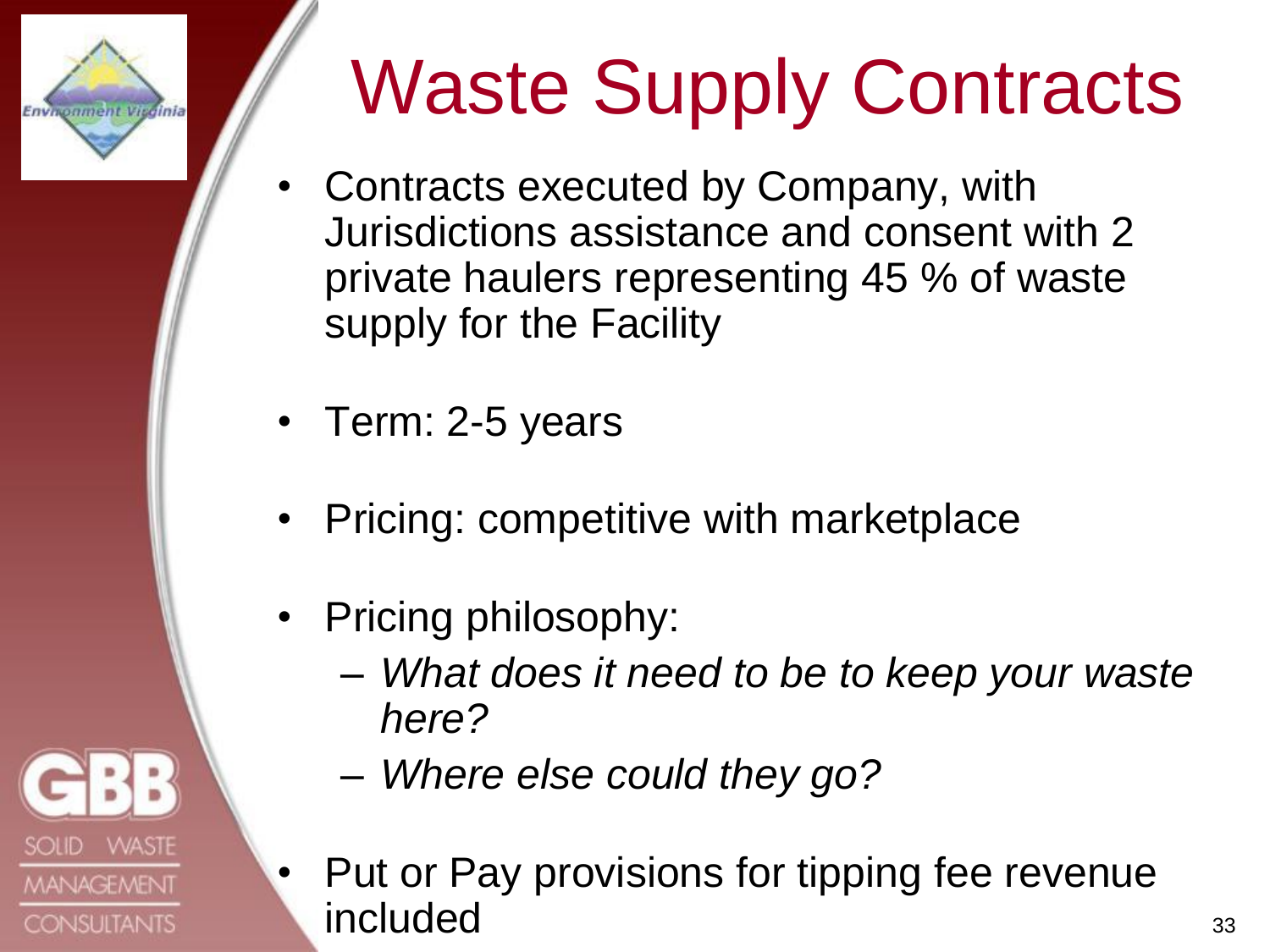

ł.

**VVASTE** 

**MANAGEMENT** 

**CONSULTANTS** 

**SOLID** 

#### Alexandria/Arlington Contractual Tipping Fees

*Tipping fee differential payments paid from Waste Disposal Trust Fund or user fee through Authorities*

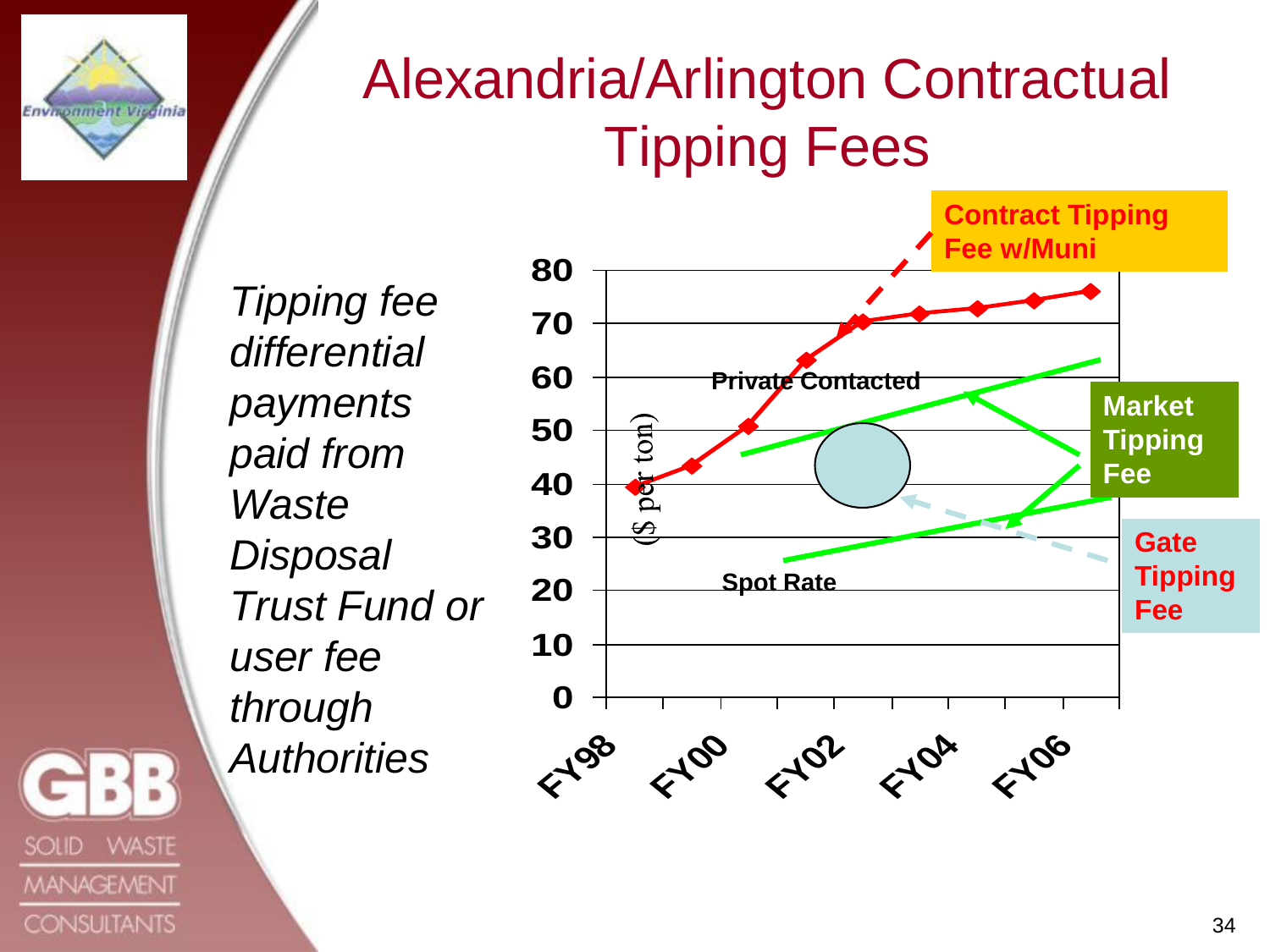# Original Corporate Structure





Environment Vitalnia

Note: Cooperative agreement to use Martin technology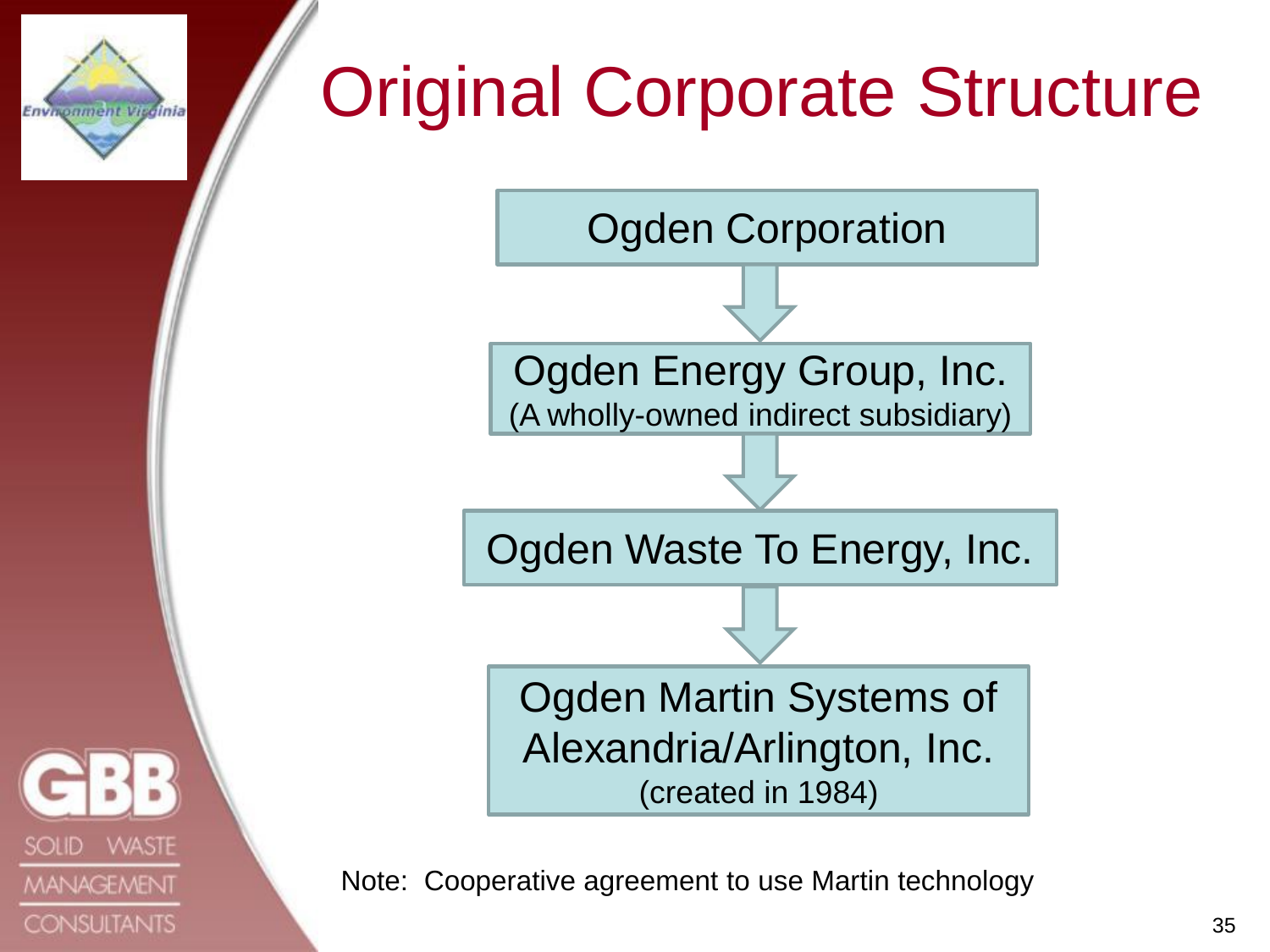# Environment Vicefnia

**VVASTE** 

**MANAGEMENT** 

**CONSULTANTS** 

**SOLID** 

# Retrofit/Improvements Project and 1998 B Bonds

- Public ownership structure to avoid State tax-exempt volume cap; leasing structure
- Site expanded for construction and improved road access (approx. 5 acres total)



- CAA Amendment Retrofit for reduction in the following emissions:
	- *Hydrogen Chloride; Sulfur Dioxide; Nitrous Oxides; Carbon Monoxide; Dioxins; Mercury; Lead and Particulate Matter*
	- *The emissions will be very clean!*
	- Stack and windows treatment added for aesthetic improvement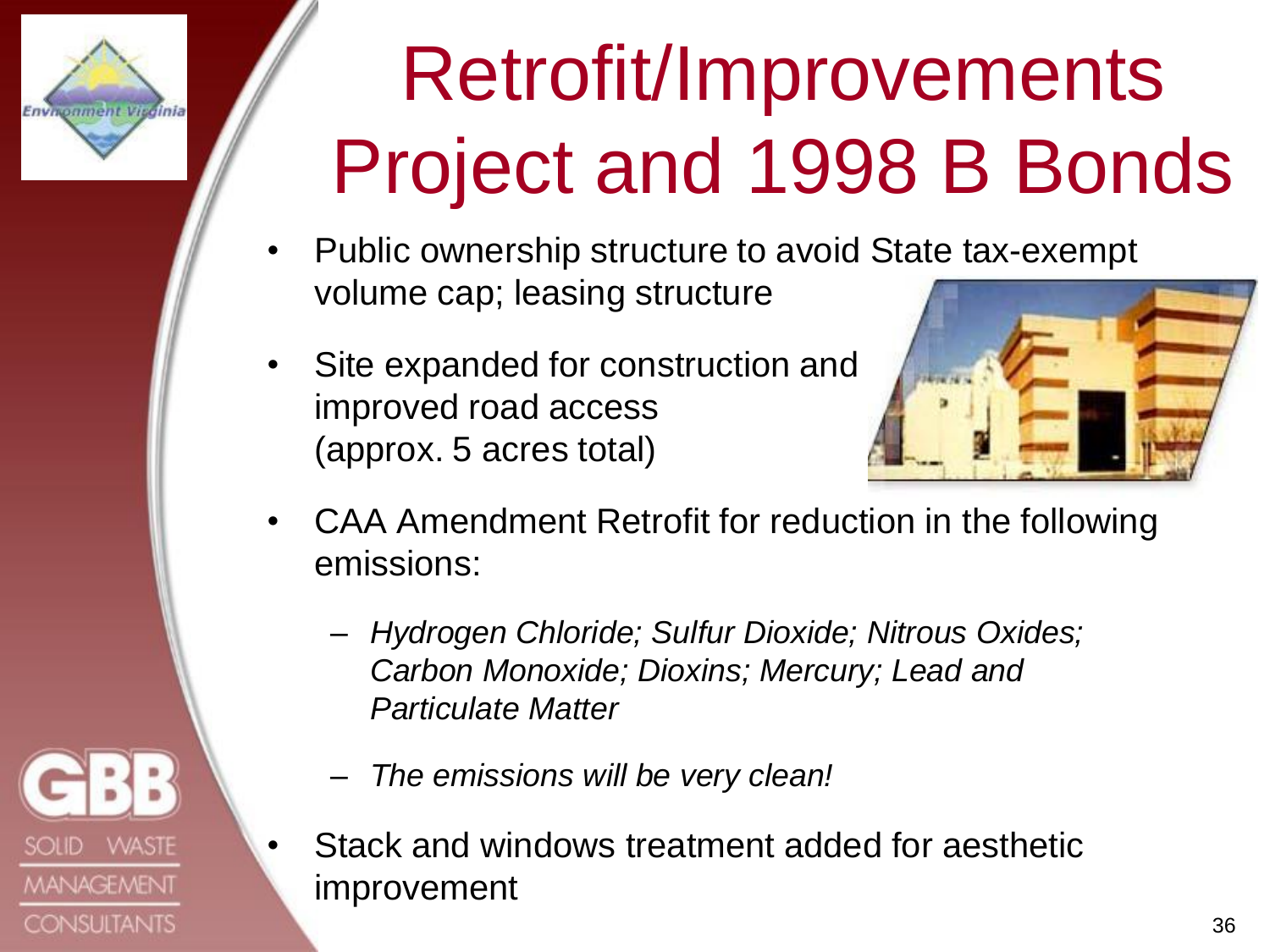

**WASTE** 

**MANAGEMENT** 

**CONSULTANTS** 

**SOLID** 

**Alexandria/Arlington WTE Facility Emissions Comparisons**



37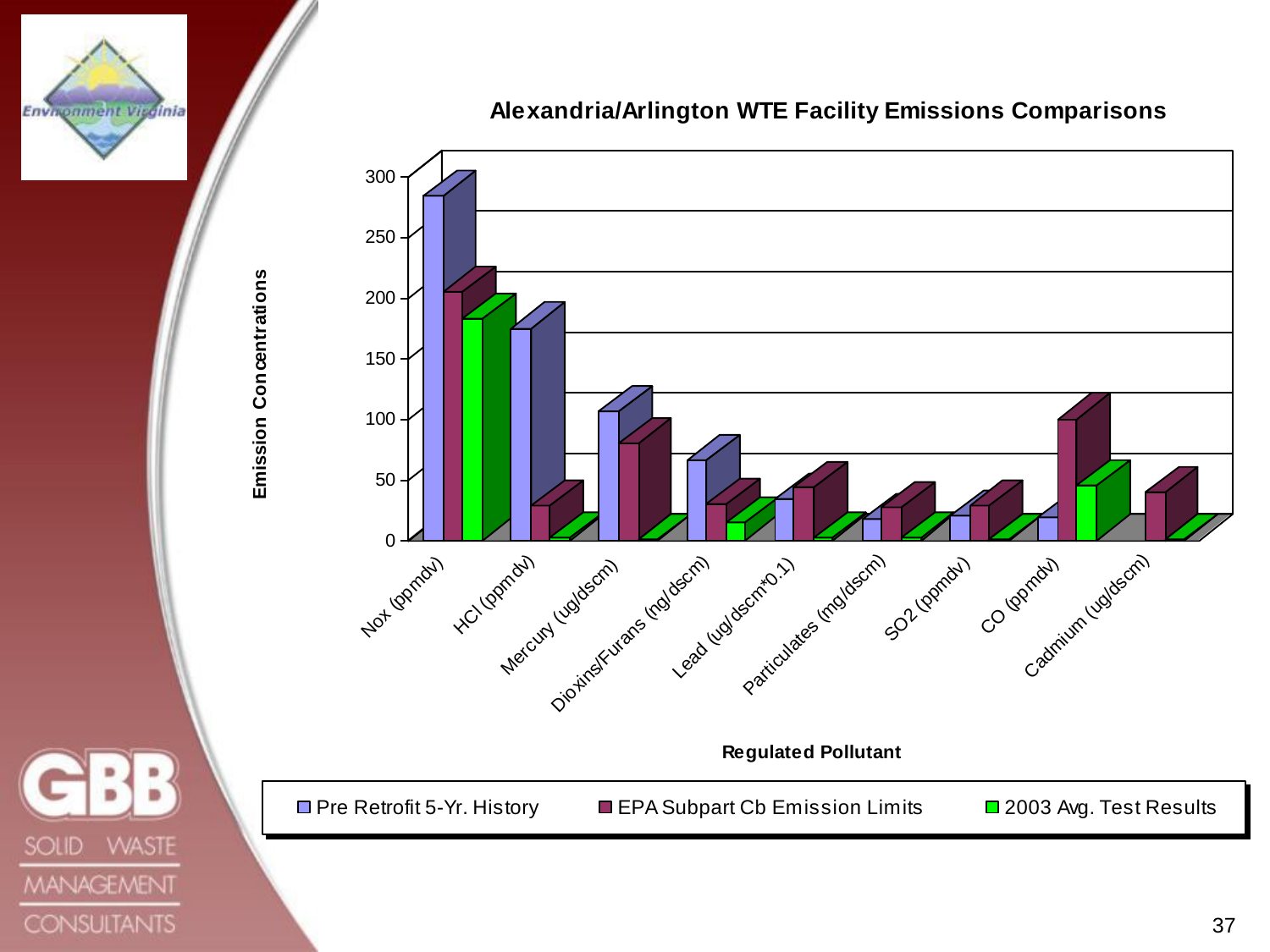# Retrofit Construction Efforts

\$46 million project for Clean Air Act Amendment requirements and site improvements, \$3 million of which were defeased in 2003

Environment Vicefnia

SOLID WASTE

**MANAGEMENT** 

**CONSULTANTS** 

- Site improvements are installed and operational, including Stack covering and new windows
- Clean Air improvements completed December 2000 to meet permit regulations
	- Landscaping and ferrous removal projects have been added since retrofit completion



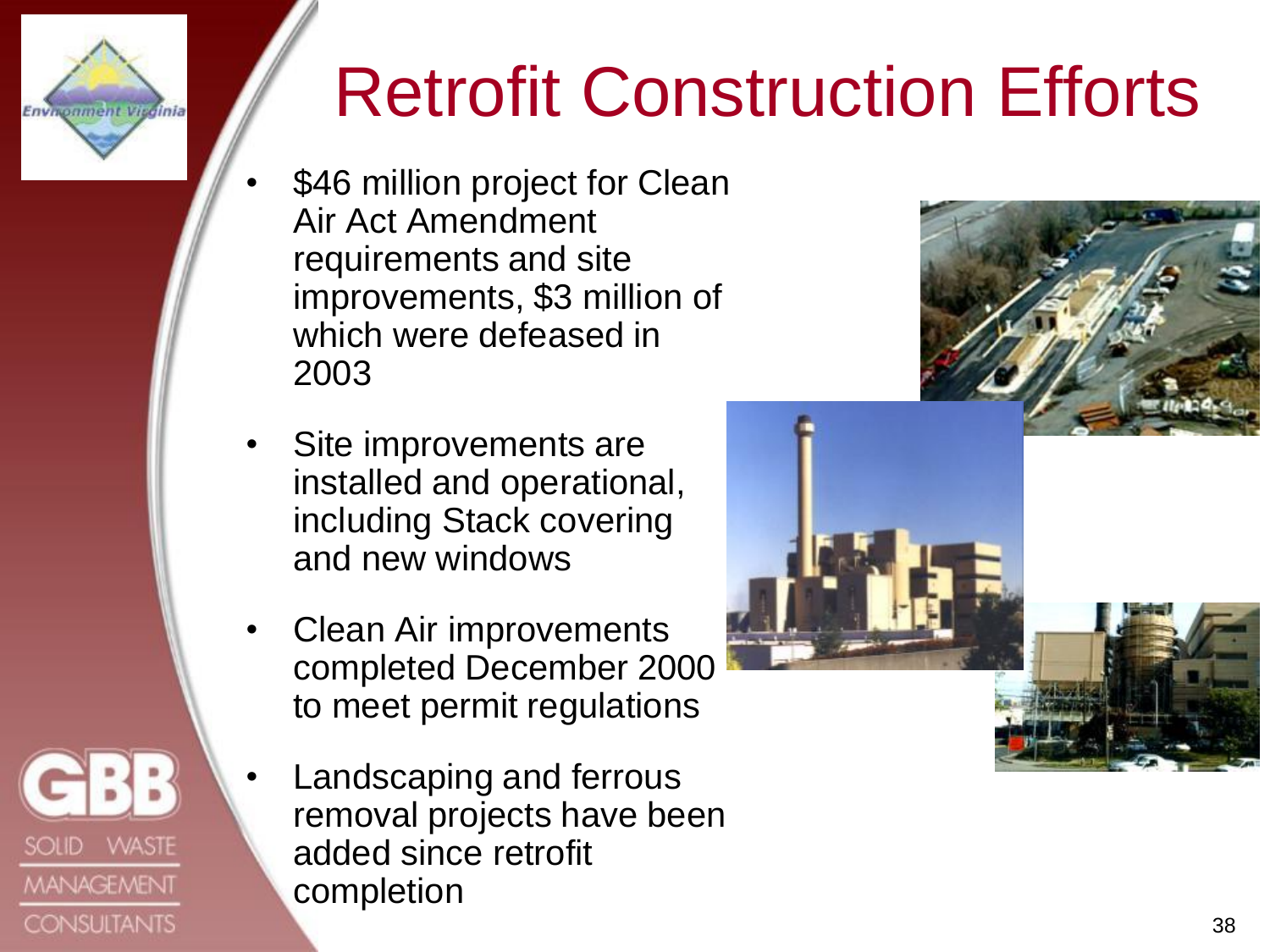

Environment Vitalnia

#### Uncertainty in Facility Funding Leads to Flow of Fees Analysis by GBB

- Residences pay in household user fees for collection, recycling, and disposal services
- Commercial waste collection is open market and haulers pay lower "market" tipping fee or contract rate
- Tipping fee differential paid by Trust Fund
- Generator fees and commercial contract areas or franchise fee considered and rejected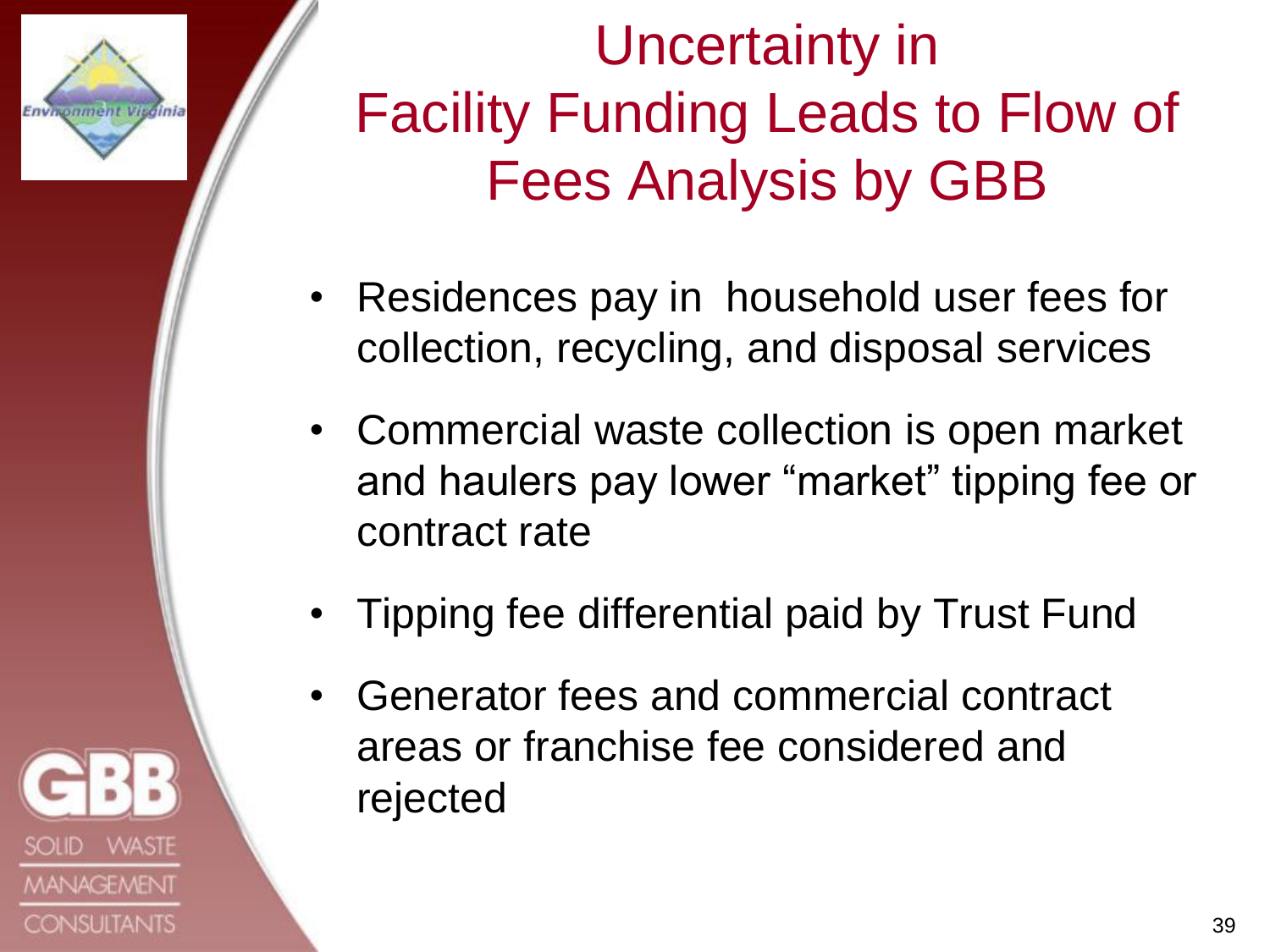# Trust Fund Projections

• Post - Financing operating results during Retrofit better than projected

Environment Vitalnia

**VVASTE** 

**MANAGEMENT** 

**CONSULTANTS** 

- Waste supply contracting working well
- Updated optimistic and pessimistic forecasts show Trust Fund "crossover" year has moved out

Note: GBB served as Authority"s consultant from 1998 - 2005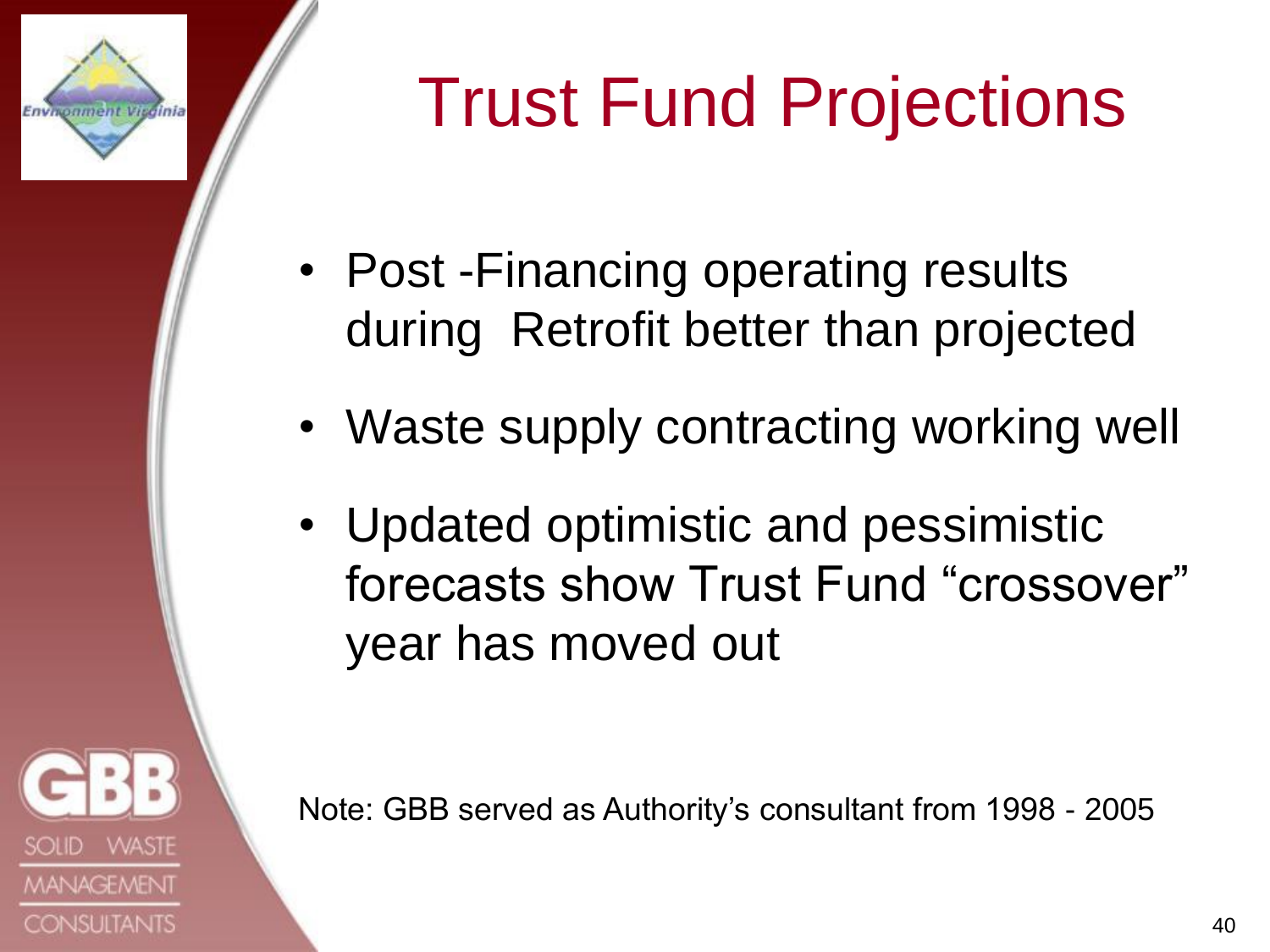

## Uncertainty about the Future and Issues to Resolve

- Quantity of waste delivered to the Facility
- Competition and regional disposal alternatives
- Revised tipping fee projections
- Negotiating new deal points with private haulers
- Acceptability of alternative revenue sources

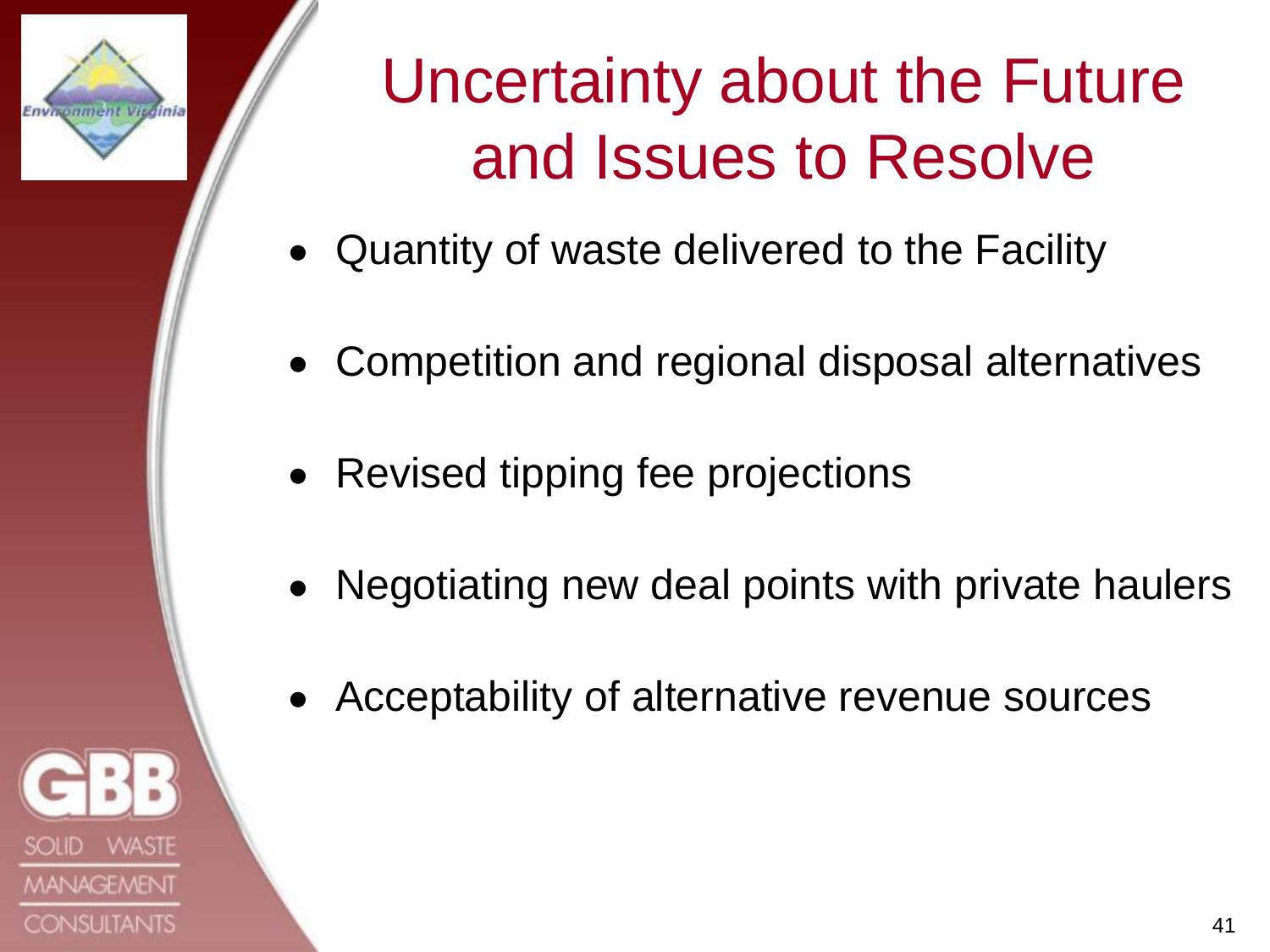

# Examples of Alternative Funding Approaches

- Environmental Investment Charge across waste generators according to waste generation levels
- Spread burden across all taxpayers through property tax increase or General Fund subsidy
- Establish waste districts
	- Contract collection
	- Franchise commercial haulers

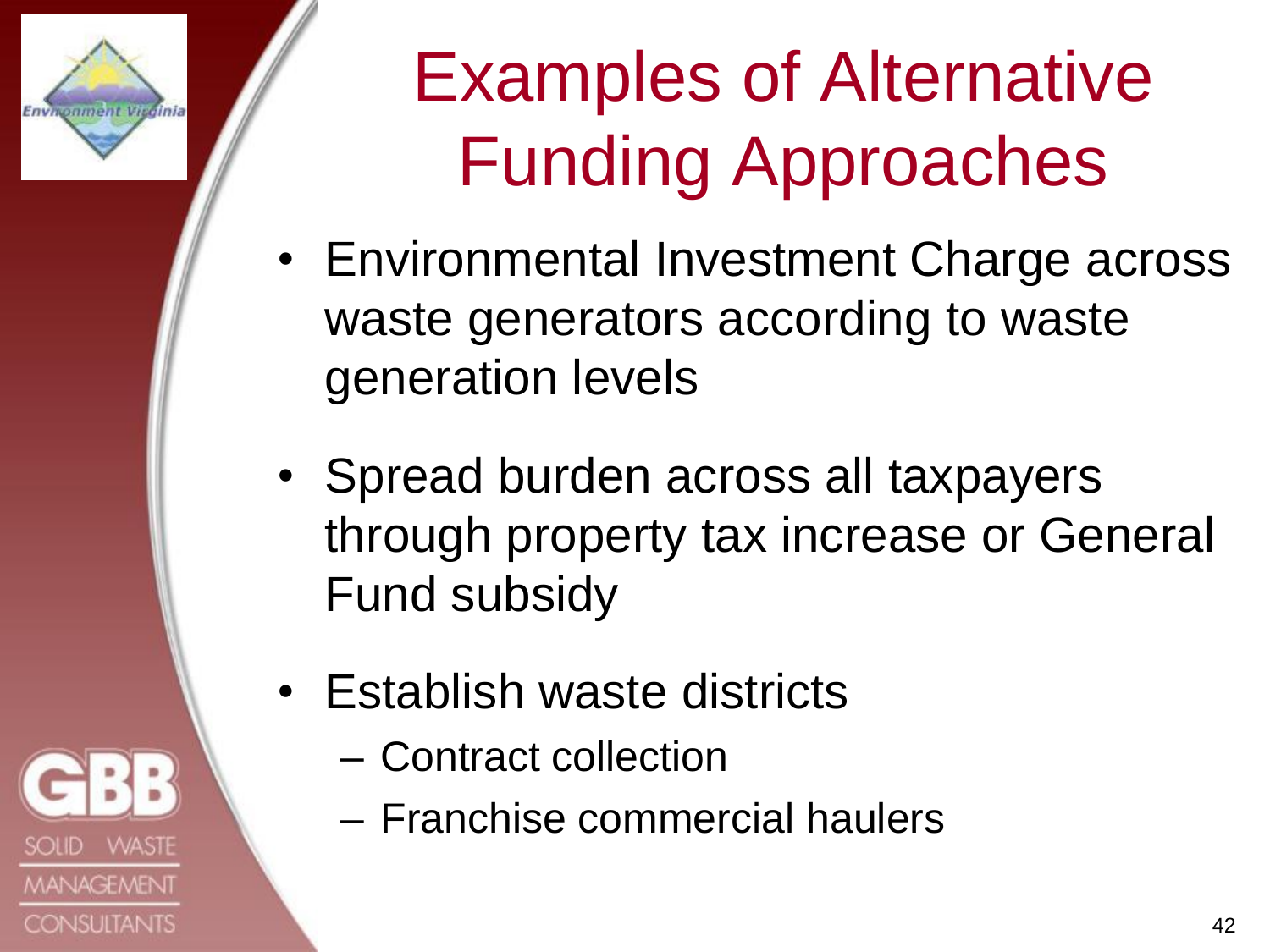

**WASTE** 

**MANAGEMENT** 

**CONSULTANTS** 

SOLID

## Comparison of Alternative Funding Approaches

| <b>Alternative</b>                                               | <b>Pros</b>                                                                                                                                                                 | <b>Cons</b>                                                                                                                                                              |
|------------------------------------------------------------------|-----------------------------------------------------------------------------------------------------------------------------------------------------------------------------|--------------------------------------------------------------------------------------------------------------------------------------------------------------------------|
| 1. Environmental<br>Investment<br>Charge                         | • Waste generators share<br>costs equitably<br>• Creates economic flow<br>control to Facility                                                                               | • Requires additional administrative<br>functions be put in place<br>• Non-residential generators receive<br>new waste charge from County                                |
| 2. Property Tax<br>Increase or<br><b>General Fund</b><br>subsidy | • Easy to administer and<br>implement                                                                                                                                       | • City tax rate increase<br>• Revenue collected based on<br>assessed value and not waste<br>generation                                                                   |
| 3. Commercial<br>Waste<br>Contracting<br><b>Franchises</b>       | • Creates absolute control<br>over waste generated<br>• Contracting offers<br>opportunity for lower<br>collection costs<br>• Franchising keeps<br>existing haulers in place | • 5 year legal notice requirement<br>• 1 year's revenue payment to<br>shorten implementation onerous<br>• Contracting displaces many haulers<br>• Franchising adds costs |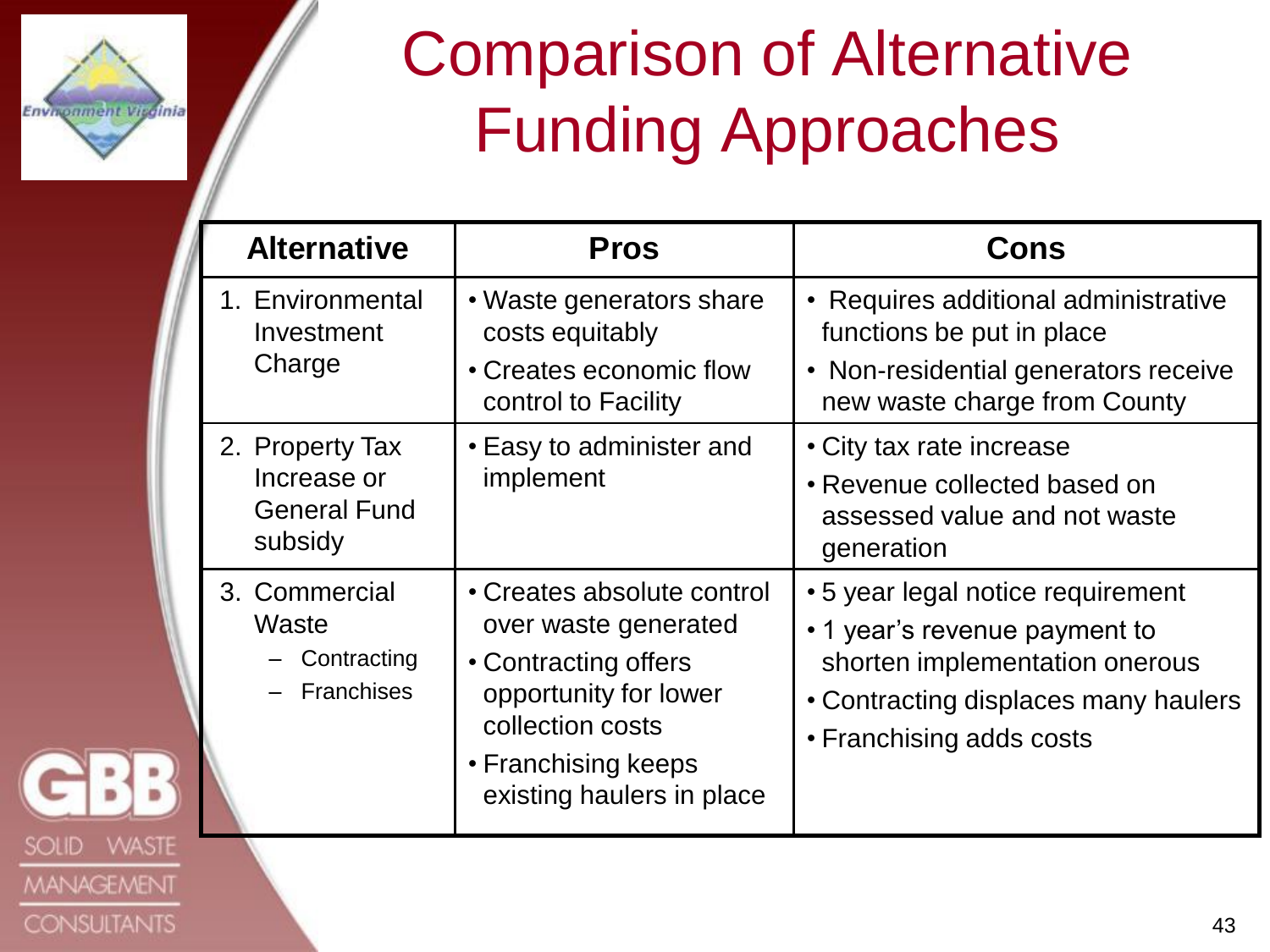

**SOLID** 

**WASTE** 

**MANAGEMENT** 

**CONSULTANTS** 

# Alexandria/Arlington



- Keep renegotiating waste supply contracts -- keep your eye on the 'waste' ball
	- BFI acquired by Allied, then Republic
	- Large regional presence by Republic initiates consolidation of waste agreements
- Commercial waste control may mean Facility undersized; recycling may need to be stepped up
- Track and participate in renewed interest in Federal legislation in case something passes
- Considered and rejected starting 5-year clock to take over commercial collection services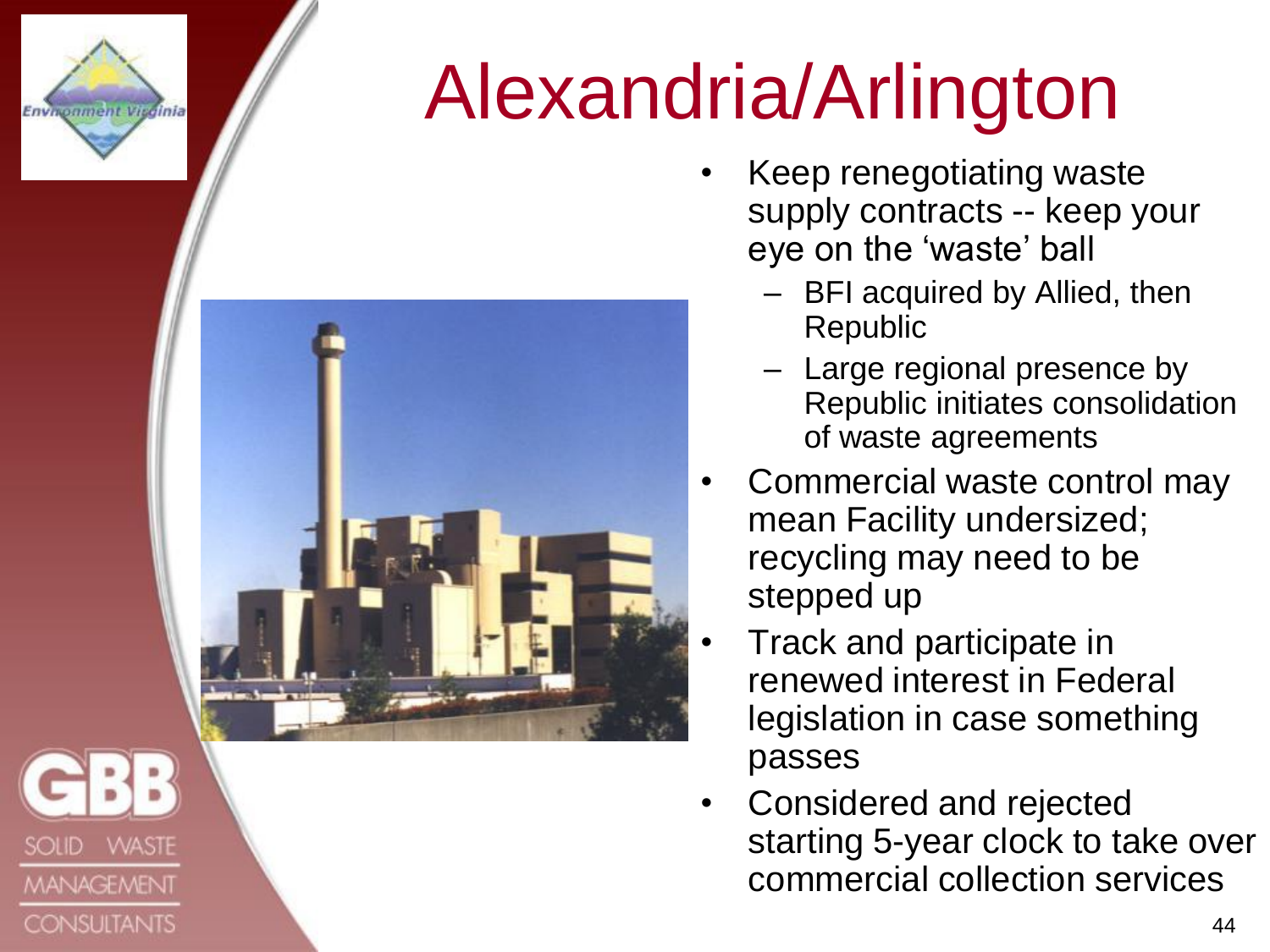

**SOLID** 

**WASTE** 

**MANAGEMENT** 

**CONSULTANTS** 

## Public Information

#### **≻Blue brochure** published in 1999





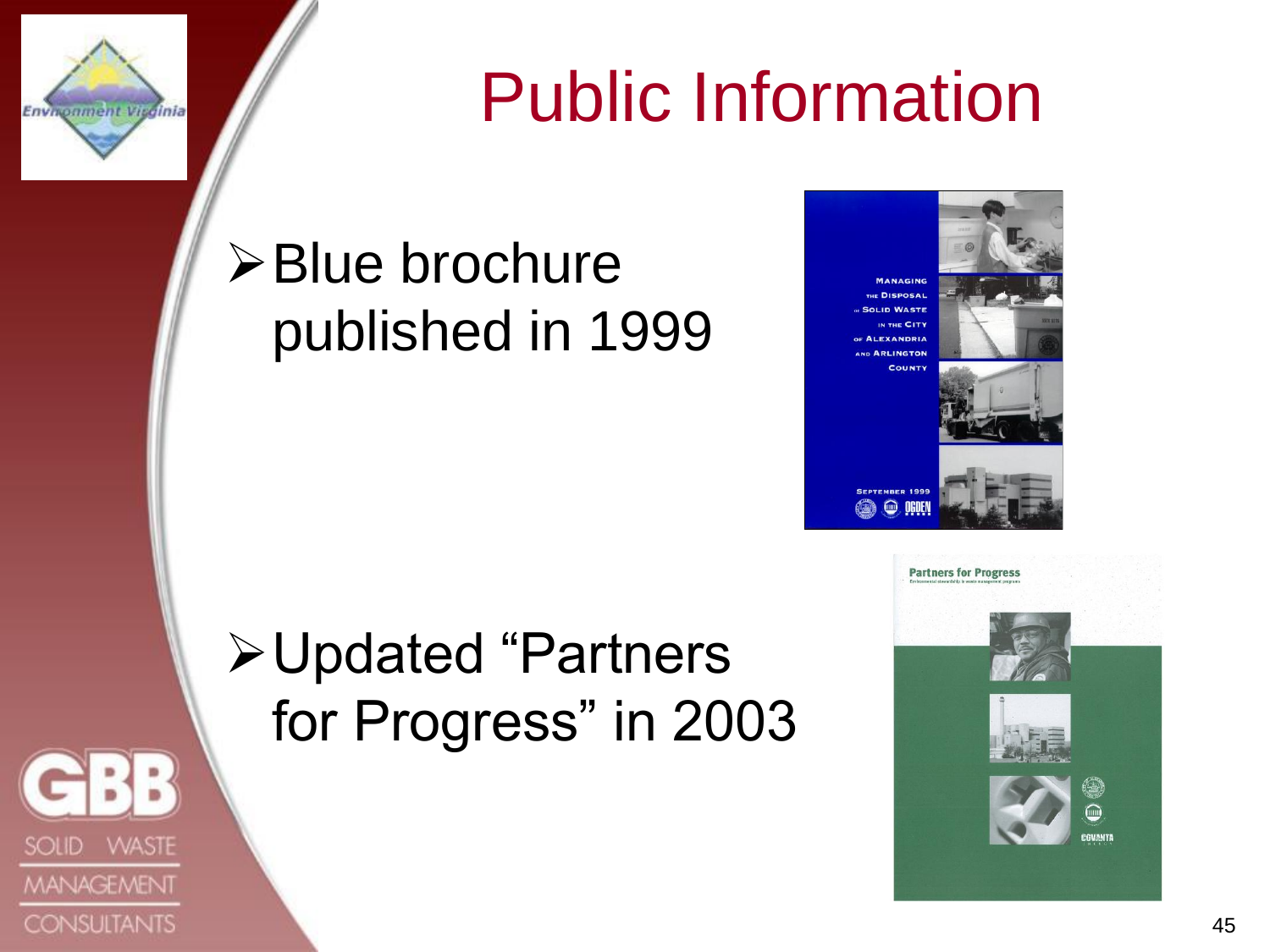# Summary Points

Make sure significant recycling is supported; can"t assume that project replaces recycling

Environment Vitalnia

**WASTE** 

**MANAGEMENT** 

**CONSULTANTS** 

- A public/private ownership structure will help assure feedstock control and revenue sources
- Know the feedstock preparation requirements and characteristics
- Be aware of competition for the same material
- Know the local disposal market and options for local communities
- Need to prove conversion technologies; some risk must be assumed by someone
- Know the current political climate of the community
- Be aware of the Not In My Backyard (NIMBY) groups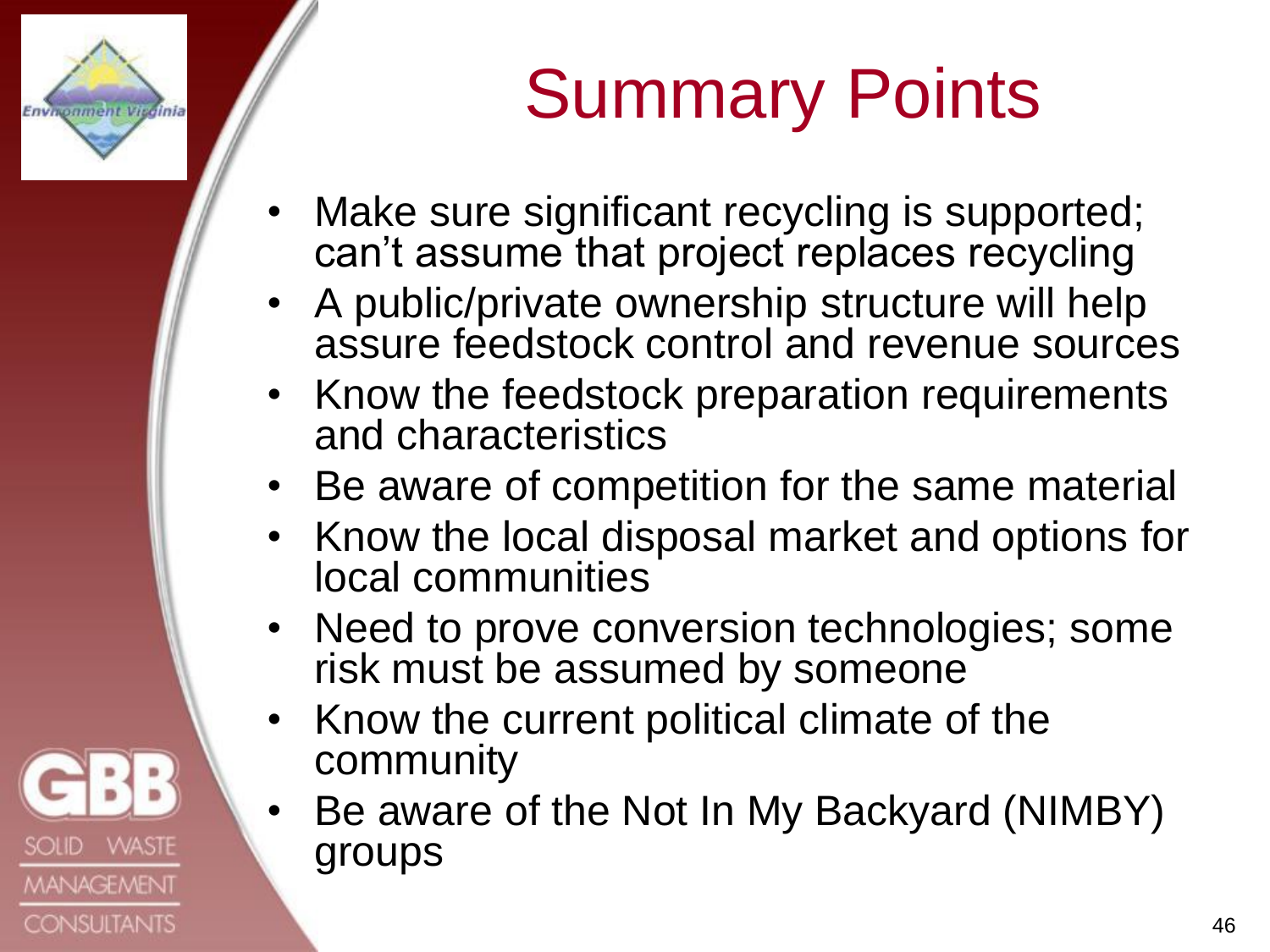

*What if a clock was added to the stack?* 

#### *Would the WTE Facility be called a "Clock Tower"?*